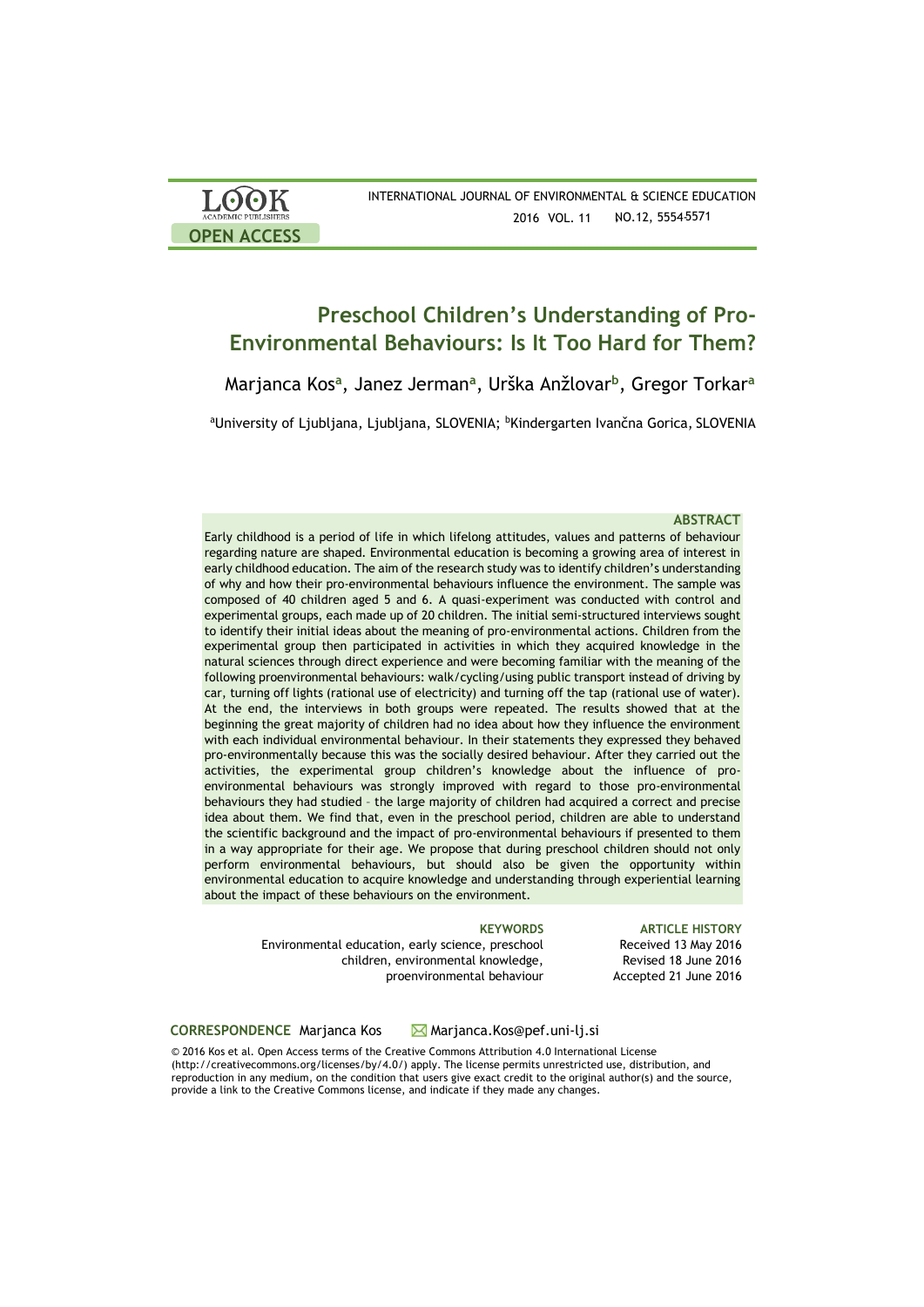### **Introduction**

Early childhood is a period of life in which lifelong attitudes, values and patterns of behaviour regarding nature are shaped. Environmental education is becoming a growing area of interest in early childhood education. The aim of environmental education is to help children learn and care for the environment (Palmer & Neal, 1994). It has the potential to affect a wide range of individuals and provides an opportunity to promote pro-environmental behaviour. It focuses on people's abilities to increase their understanding over the long run, affecting their attitudes, behaviour and worldviews in general (Clayton & Myers, 2009). Clayton and Myers (2009) emphasised that the success of environmental education depends particularly on cognitive development and environmental knowledge (with special attention to knowledge of biology and ecology), affective and motivational factors (especially a connection to nature and feelings about one's ability to achieve effects in the world), and actual behaviour (participating, taking action and problem-solving). Stern (2000) distinguishes between emancipatory environmental education, which seeks to engage participants in an active dialogue to establish their own objectives and plans for action, and instrumental environmental education, which seeks to change pre-determined environmental behaviours.

Understanding the way learning occurs and what stimulates environmental behaviours is as important as environmental information (Palmer, 1995). Knowledge is regarded as a precondition for successful action, as a means to overcome psychological barriers such as ignorance and misinformation, yet it often does not have the intended effect on the target behaviour (Frick, Kaiser, & Wilson, 2004). Hines, Hungerford, and Tomera (1987) found that highly educated individuals were slightly more likely to have reported engaging in responsible environmental behaviours than less educated persons. Highly educated individuals are more concerned about environmental quality and more motivated to engage in environmentally responsible behaviour because they are more aware of the potential damage (Lozano, Kevany, & Huisingh, 2006; Olli, Grenstad, & Wollebaek, 2001). There is, of course, a limit beyond which increasing knowledge has no impact, but the poorly educated may lack information about the behavioural options available and/or the environmental impact of those options (Clayton & Myers, 2009).

Orr (1992) defines knowledge about how the world works and how people can preserve and maintain the environment as environmental literacy. It includes knowledge and actions. In the education context, this means that environmental literacy consists of contents, skills and procedures, or of: what the student should be familiar with, should know how to do, and should be able to act (Krnel & Naglič, 2010). This study investigated whether preschool children are conscious of how their pro-environmental actions impact on the environment. In other words, the objective of this study was to determine if pro-environmental actions are connected to knowledge of environmental problems that particular actions try to resolve.

In previous studies, researchers investigated the environmental attitudes and pro-environmental behaviour of preschool children (e.g. Musser & Diamond, 1999; Grodzińska-Jurczak, Stępska, Nieszporek, & Bryda, 2006). Musser and Diamond (1999) created the Children's Attitudes towards Environment Scale – Preschool Version (CATES-PV). In this investigation, a set of pictures of two different model behaviours, one representing a positive attitude to the environment and the other a negative one, were shown to each child. Such a set, for example, consisted of one drawing of a child brushing his teeth beside a running tap, whereas the other picture presented a child brushing his teeth while the tap was turned off. The tested child was asked to identify which child in the picture they were most like; 42 children aged 3–4 were tested. The authors reported that children's attitudes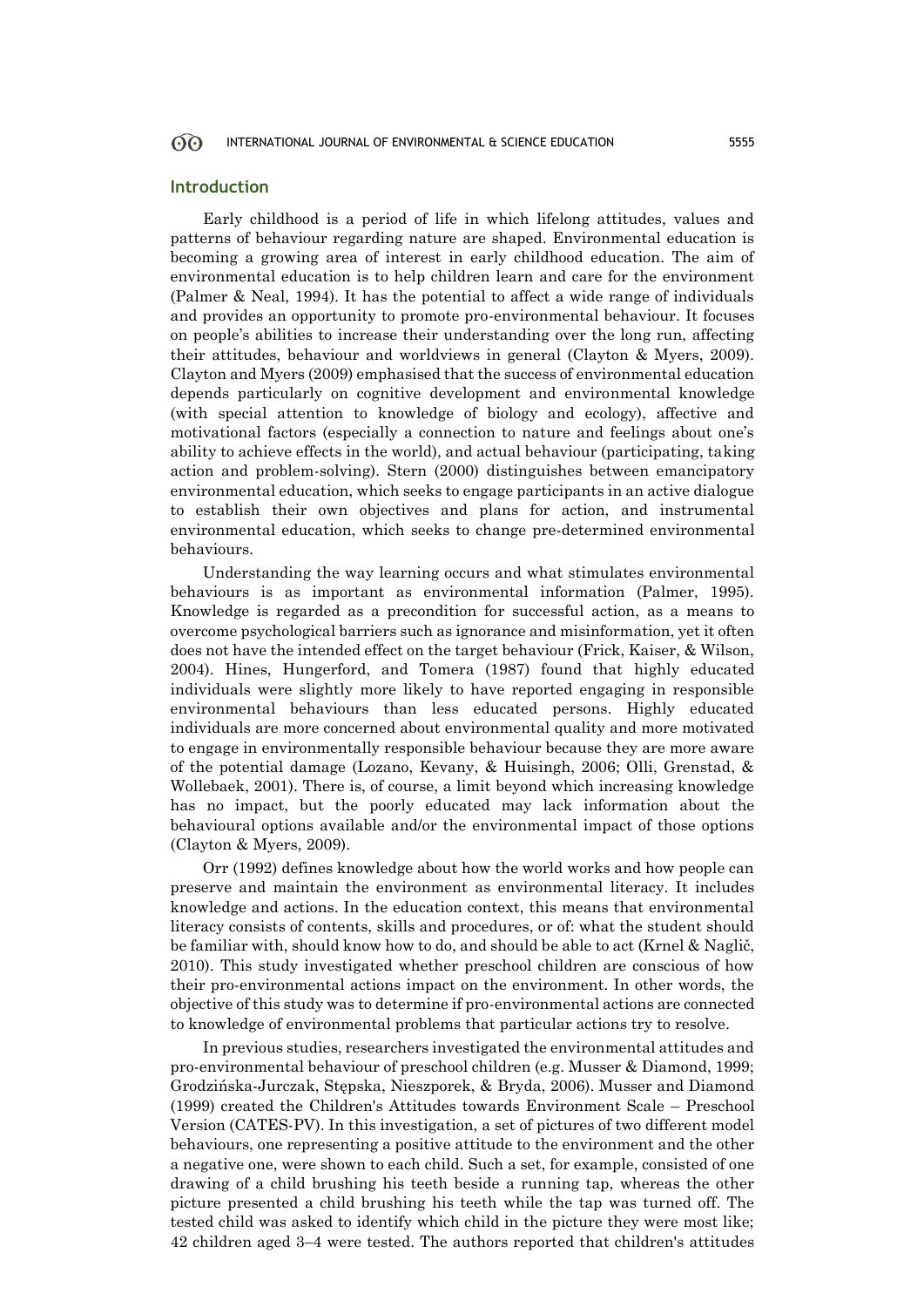to the environment were generally positive. An exploration of preschool children's attitudes, using the same instrument but on a bigger scale (674 six-year-olds) was performed by Grodzińska-Jurczak et al. (2006). The results indicated that the children were able to identify improper behaviour with regard to the environment. In nine out of ten tested dimensions, the majority of children showed proenvironmental attitudes: more than 90% of the children claimed they use water and electricity rationally, are concerned about animals and plants, and are careful about their natural surroundings. In both the Musser and Diamond (1999) and Grodzińska-Jurczak et al. (2006) studies, the children were not asked about the reason they chose a certain kind of behaviour, meaning the authors were not searching for the underlying reasons for and understanding of their proenvironmental choices of the model behaviours displayed in the pictures.

This new quality was added to the research of preschool children's attitudes to the environment in a study by Kahriman-Ozturk, Olgam, and Tuncer (2012). The study was qualitative: in addition to the CATES-PV questionnaire, the interviewed child was asked about the reason for their decision. For example, if a child identified himself with the child brushing his teeth with the tap off, the additional sub-question was posed: "Why do you turn the tap off while you are brushing your teeth?". Forty children aged 5–6 were interviewed. In the evaluation of the children's attitudes, the authors used Thompson and Barton's (1994) categorisation which defines environmental attitudes as ecocentric (valuing nature for its own sake, excluding benefits for human beings) or anthropocentric (regarding human beings as the most important component of life and valuing nature because of the material or physical benefits it can provide to humans). The findings of this research showed that most children initially appeared to have ecocentric attitudes to environmental issues in all dimensions, except recycling and reusing. The large majority of children identified themselves with those children in the picture that shows pro-environmental behaviour. In this perspective, the results were very similar to those obtained by Musser and Diamond (1999) and Grodzińska-Jurczak et al. (2006). But, when the underlying reason for the children's positive/ecocentric decisions was elicited (the children's answers to the question "Why do you… (do a certain pro-environmental behaviour))?", the great majority of the preschool children's explanations revealed an anthropocentric point of view.

Kahriman-Ozturk et al. (2012) discuss the reasons for such results and find a possible explanation in Piaget's stage theory. According to Piaget, 5- to 6-yearold children are in the pre-operational stage, characterised by the child's egocentrism. With this cognitive level, children at this stage are believed to be incapable of thinking from the perspective of the environment. Another possible explanation for the children's non-ecocentric views on the environment could be the lack of content knowledge concerning environmental issues in the preschool curriculum or syllabus. Here, they refer to Palmer's (1995) statement that, irrespective of the cognitive level children have reached, they are capable of comprehending the concepts of reusing and recycling.

In our study, we tried to shed light on possible explanations of the results of children's non-ecocentric views to environmental issues obtained in the previous research. Considering the general impression that preschool environmental education does not emphasise the natural science perspective of proenvironmental actions, the explanation that the lack of children's knowledge and understanding about how they benefit the environment by performing proenvironmental actions is the reason for such results seemed very plausible to us. Because our study focused on the children's background knowledge about proenvironmental actions, we did not ask them, for example "Do you turn the tap off when you brush your teeth?" to investigate children's attitudes to environmental issues or "Why do you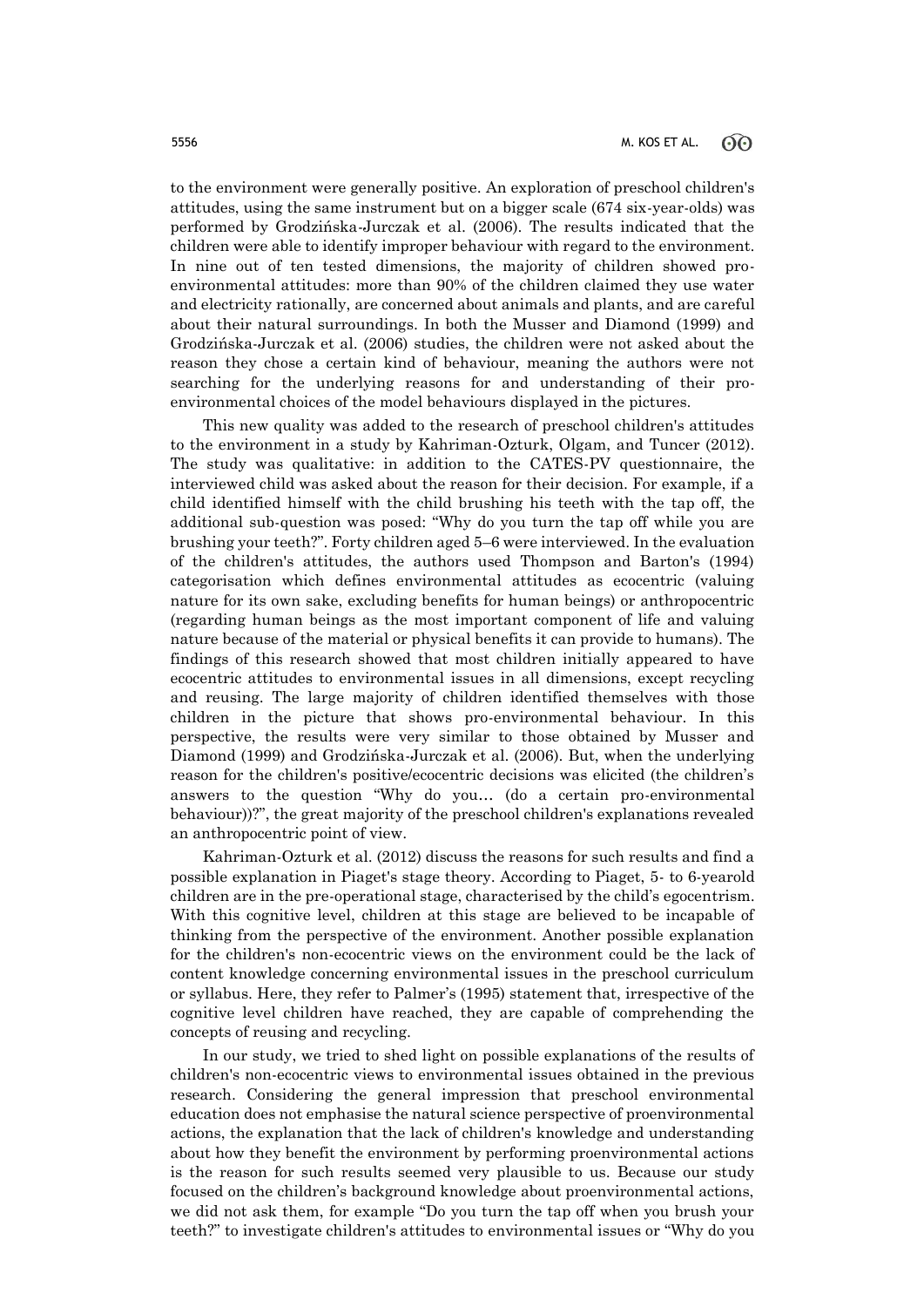turn the tap off when you brush your teeth" to identify their ecocentric or anthropocentric perspective on environmental issues. Searching for an answer to the question of whether a lack of knowledge is the reason for children's underlying anthropocentric reasons for their pro-environmental actions, the question we asked them was "How do you save the environment when you turn the tap off while brushing your teeth? How do you do something good for the environment when you turn the tap off while brushing your teeth?". This question delved deeper into the children's ideas about environmental issues. We tried to ascertain if the children see a connection between their own actions and the positive influence of those actions on the environment. Further, we designed and carried out activities appropriate for preschool children, which provided opportunities to acquire scientific knowledge and understanding of certain environmental issues through direct experience, and investigated the extent to which they changed the children's thinking.

### **Methods**

### *Research approach*

A quasi-experimental study entailing a control and an experimental group was conducted. Individual interviews with children in both groups were conducted before and after the intervention.

### *Sample*

The sample was composed of a total of 40 children, aged from 5 to 6 years. The experimental and control groups each consisted of 20 children (10 girls and 10 boys). The children were all attending preschool (in a sub-urban area in Slovenia). Carrying out environmental actions and encouraging children to perform them is a daily routine in the preschool.

### *Ethics*

Written consent was obtained from the parents prior to conducting the research. The researcher explained the purpose of the study to the children and invited them to participate. The children were given the opportunity to refuse participation.

### *Procedure*

At the beginning, we performed semi-structured one-to-one interviews with children from both groups to explore their initial understanding of the connection between a pro-environmental action and its positive effect on the environment. The children were asked the following questions: »How do you save the environment when you walk/ride bicycle/use public transport instead driving by car?", "How do you save the environment when you turn the tap off while brushing your teeth?", "How do you save the environment when you turn the light off when you don't need it?". Children were also asked questions with which we wanted to identify their ideas about how they protect the environment when they separate waste: "How do you save the environment when you separate waste paper/plastic bottles and tin cans/glass/organic waste, such as remains of food or peels?" – a separate question related to each type of waste. If necessary, the researcher reformulated the question for the children, for example: "How do you do something good for the environment when you turn the tap off while you are brushing your teeth?", while checking as they went whether the child understood the question and, in case they did not understand some words, the researcher gave an additional explanation. In all of the interviews all questions were asked in the same order. All interviews were recorded.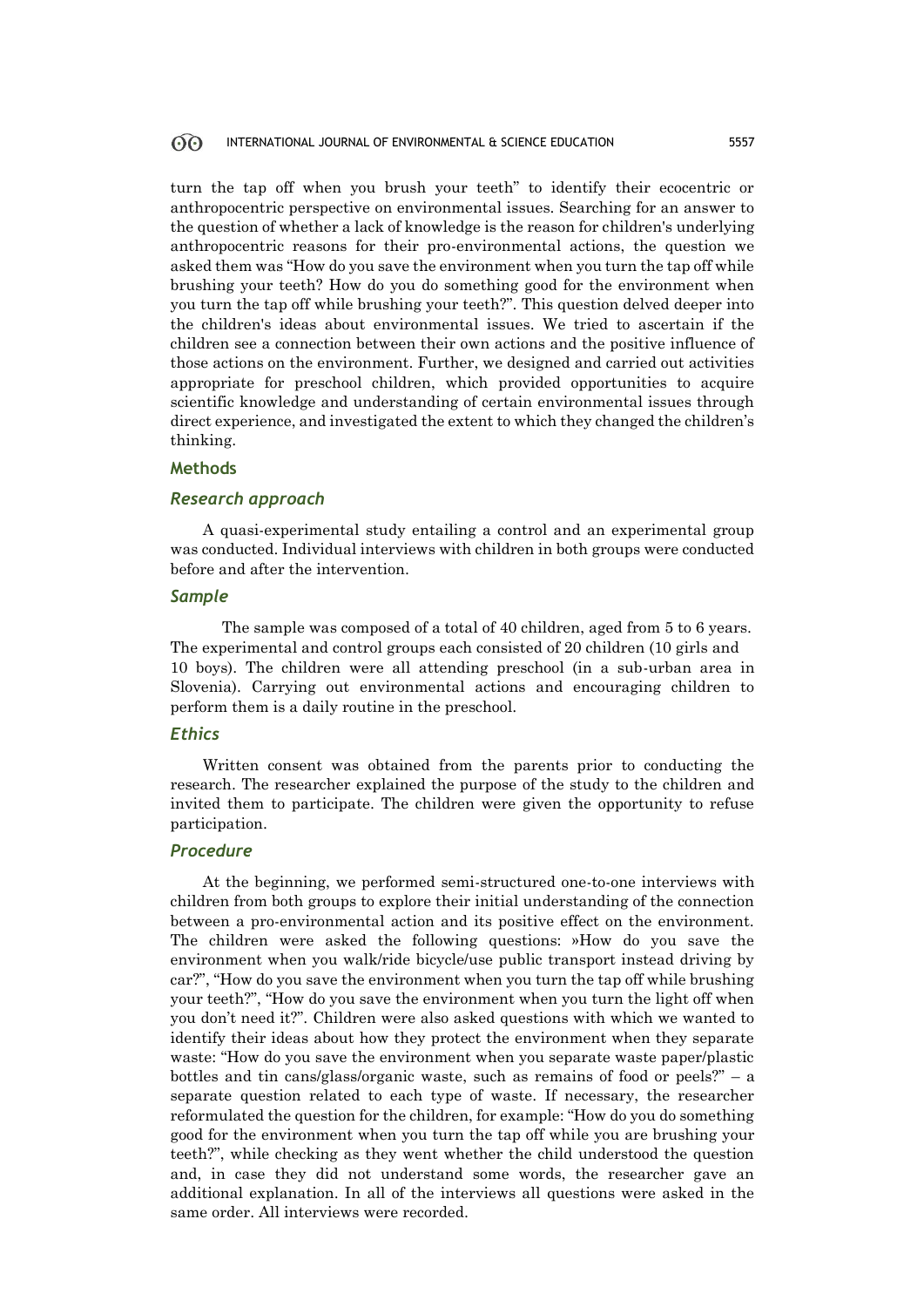The experimental group then proceeded with activities in which the children actively learned about the background (acquiring science knowledge) of different pro-environmental actions. The activities were performed over a 6-week period. They were designed in a way that enabled as much hands-on experience about the theme as possible. They were focused on understanding the following proenvironmental actions: walk/cycling/using public transport instead of driving by car, turning lights off (rational use of electricity), turning the tap off (rational use of water). All activities were designed so that they used the approaches of experiential and explorative learning, with an emphasis on a large degree of children's participation. Due to the wide range of activities, the theme of separate waste collection was not included in the project. The activities performed are described in Table 1. The children in the control group followed the ordinary routine of the preschool (while they also performed pro-environmental actions, they did not specifically learn about their background).

| Title of the activity           | Description of the activity                                                                                                                                                                                                                                                                                                                                                                                                                                                                                                                                                                                                                                                                                                                                                                                                          |
|---------------------------------|--------------------------------------------------------------------------------------------------------------------------------------------------------------------------------------------------------------------------------------------------------------------------------------------------------------------------------------------------------------------------------------------------------------------------------------------------------------------------------------------------------------------------------------------------------------------------------------------------------------------------------------------------------------------------------------------------------------------------------------------------------------------------------------------------------------------------------------|
|                                 |                                                                                                                                                                                                                                                                                                                                                                                                                                                                                                                                                                                                                                                                                                                                                                                                                                      |
|                                 | Getting to know the importance of walking/cycling /using public transport instead of                                                                                                                                                                                                                                                                                                                                                                                                                                                                                                                                                                                                                                                                                                                                                 |
|                                 | driving by car                                                                                                                                                                                                                                                                                                                                                                                                                                                                                                                                                                                                                                                                                                                                                                                                                       |
| Cars pollute the<br>environment | We placed a piece of white fabric over the end of an exhaust<br>pipe. We turned the car engine on and let it run for 5<br>minutes. Then we turned the engine off and took a look at the<br>piece of fabric. At the point covering the exhaust pipe, it was<br>no longer white but black due to substances generated by the<br>combustion of fuel in the engine. We took a walk along a high<br>traffic road and looked at the plants growing along its sides.<br>We let our fingers run across the surface of the leaves, and<br>the fingers turned black.<br>The children got to know that driving with motor vehicles<br>causes pollution of the air and the environment at the sides of<br>roads. They concluded on their own that, for shorter<br>distances, it was better for the environment if they walked or<br>rode a bike. |

**Table 1.** Description of the performed activities

**Table 1.** Description of the performed activities (Continued)

**Title of the activity**   $\qquad \qquad$  **Description of the activity Getting to know the importance of walking/cycling /using public transport instead of driving by car**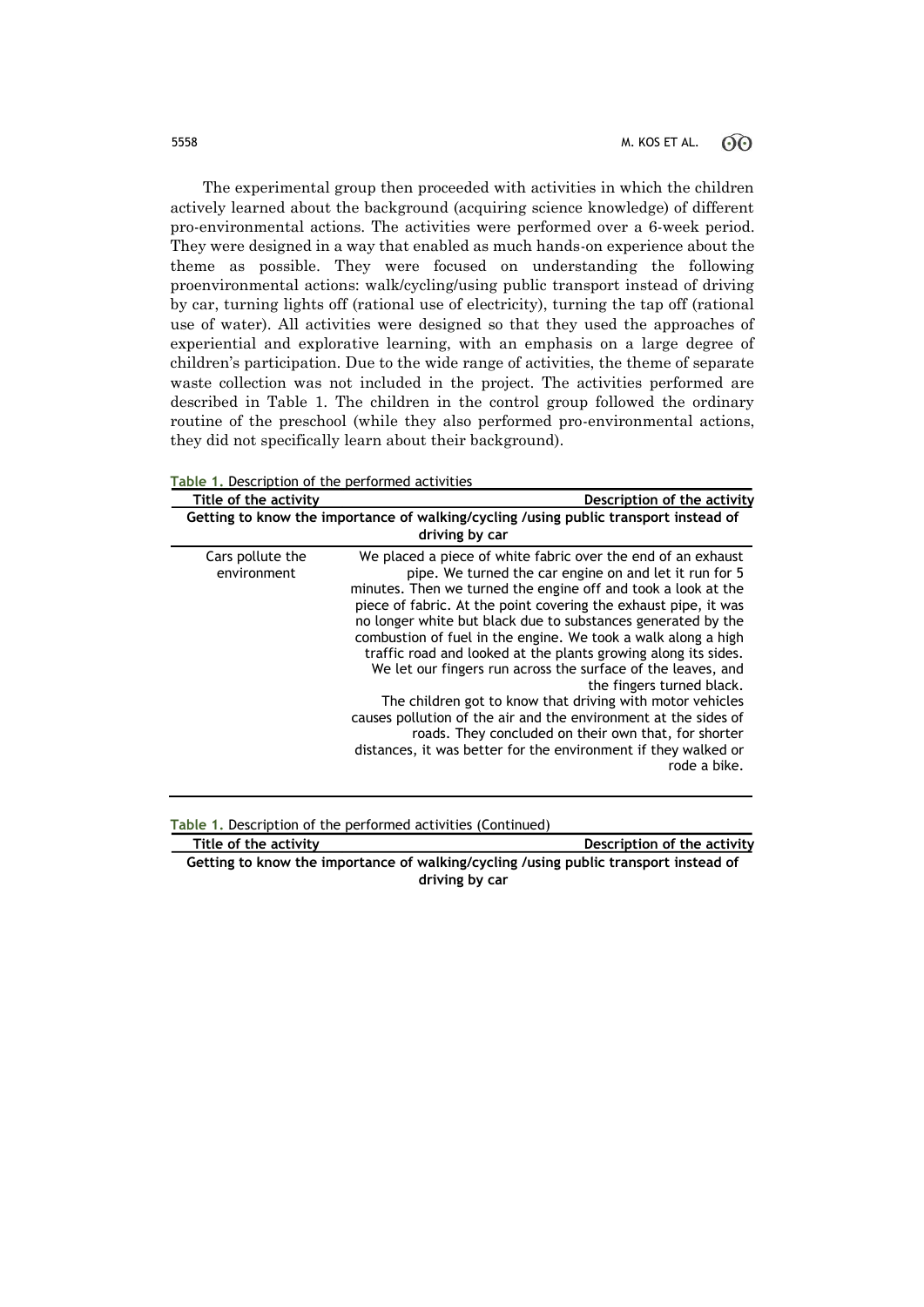| If we use public<br>transport, we<br>contribute less to<br>pollution than if we go<br>by car    | We prepared flat paper models of passenger cars. Each car<br>also had a model of its own cloud of exhaust gas. We also<br>prepared little figures of people. The children played a game<br>where the people go for a trip by cars. The figures were put<br>into the different cars. To be able to see how these 'people's'<br>car rides polluted the environment, a large cloud was<br>assembled from the models of clouds of exhaust gas that<br>belonged to each car. Children placed the persons in the cars<br>in different ways: one by one, two by two, up to five in each<br>car. Each time they distributed the persons, they composed a<br>combined cloud from all the clouds belonging to the cars they<br>used. This is how they obtained a visual idea about how we<br>pollute less if several people go in the same car at the same<br>time.<br>The children were also given a pre-prepared flat bus model<br>with an adjacent model of exhaust gas proportional to the size<br>of the vehicle. The children placed the people in the bus.<br>The size of the exhaust gas cloud model was compared to the<br>size of the cloud made up of the clouds of individual<br>passenger cars they had put together before. They obtained a<br>visual idea about how the transport of a certain number of<br>persons causes much less pollution if they ride a bus<br>compared to if they go in passenger cars.<br>The children concluded that to travel long distances it is<br>better for the environment if they use public transport<br>instead of a car. |
|-------------------------------------------------------------------------------------------------|-------------------------------------------------------------------------------------------------------------------------------------------------------------------------------------------------------------------------------------------------------------------------------------------------------------------------------------------------------------------------------------------------------------------------------------------------------------------------------------------------------------------------------------------------------------------------------------------------------------------------------------------------------------------------------------------------------------------------------------------------------------------------------------------------------------------------------------------------------------------------------------------------------------------------------------------------------------------------------------------------------------------------------------------------------------------------------------------------------------------------------------------------------------------------------------------------------------------------------------------------------------------------------------------------------------------------------------------------------------------------------------------------------------------------------------------------------------------------------------------------------------------------------------------------------------------|
|                                                                                                 | Getting to know the imp rtance of turning the tap off (when you do not need water)<br>and the rational use of water                                                                                                                                                                                                                                                                                                                                                                                                                                                                                                                                                                                                                                                                                                                                                                                                                                                                                                                                                                                                                                                                                                                                                                                                                                                                                                                                                                                                                                               |
|                                                                                                 |                                                                                                                                                                                                                                                                                                                                                                                                                                                                                                                                                                                                                                                                                                                                                                                                                                                                                                                                                                                                                                                                                                                                                                                                                                                                                                                                                                                                                                                                                                                                                                   |
| What is hiding behind the<br>tap?<br>How and from where<br>does water come to our<br>preschool? | The children knew that water runs from the tap. But they<br>mostly did not know how water comes to the tap or what is<br>hidden in the wall behind the tap. They were shown parts of<br>the preschool's plumbing system that could be seen (valves,<br>pipes, shafts), and through them and pictures the concept of<br>the plumbing system was introduced to the children.                                                                                                                                                                                                                                                                                                                                                                                                                                                                                                                                                                                                                                                                                                                                                                                                                                                                                                                                                                                                                                                                                                                                                                                        |
| Reserves of drinking<br>water are limited                                                       | The children visited a local water reservoir and observed it<br>with the assistance of a plumbing technician. They took a<br>look at the tanks, pipes and valves in the reservoir. They saw<br>how the water slowly flows to the reservoir. They obtained<br>the idea that reserves of drinking water are limited.                                                                                                                                                                                                                                                                                                                                                                                                                                                                                                                                                                                                                                                                                                                                                                                                                                                                                                                                                                                                                                                                                                                                                                                                                                                |

## **Table 1.** Description of the performed activities

| Title of the activity  | Description of the activity                                                        |
|------------------------|------------------------------------------------------------------------------------|
|                        | Getting to know the importance of turning the tap off (when you do not need water) |
| If we leave the tap on | much water is used when brushing teeth if the tap is turned                        |
| while brushing, we use | on, and how much is used if it is turned off. Two children                         |
| much more water than   | were brushing their teeth, while the others observed them.                         |
| if we turn the tap off | One child let the tap run at medium flow while he was                              |
| and the rational use   | brushing and the drain was adjusted so that the water could                        |
| of water               | pour from the washbasin through the pipe into a bucket. The                        |
| We made an             | other child had turned the tap off while brushing and had                          |
| experiment in which    | many cups of water available to use. They were brushing their                      |
| we tried to see how    |                                                                                    |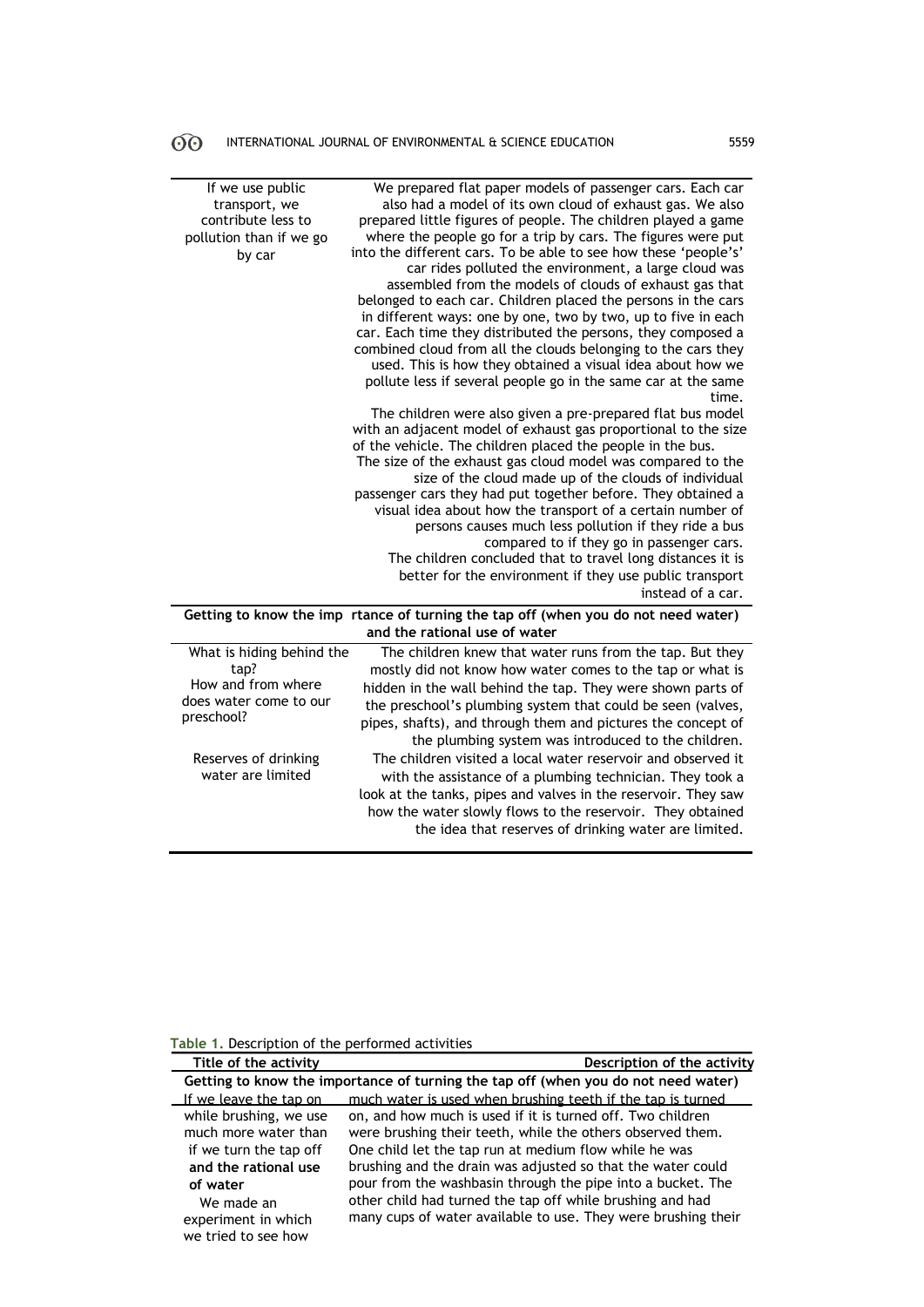## 5560 M. KOS ET AL.  $\odot$   $\odot$

bucket while the first child was brushing his teeth. And they also counted the cups of water that had been emptied by the child who was brushing teeth with the tap turned off. The amount of water used while brushing teeth with the tap on was approximately 20 times greater than the amount used while brushing teeth while using the water from the cups. The children acquired a visual idea about how they can save a large quantity of drinking water with a small step.

teeth for 1 minute, and then the tap which was turned on was turned off. By using the cups, the children measured the amount of water that had collected in the

|                                                                                                               | Getting to know the importance of turning lights off (when we do not need them) to                                                                                                                                                                                                                                                                                                                                                                                                                                                                                                                                                                                                                                                                                                                                                                                                                                         |  |  |  |  |  |
|---------------------------------------------------------------------------------------------------------------|----------------------------------------------------------------------------------------------------------------------------------------------------------------------------------------------------------------------------------------------------------------------------------------------------------------------------------------------------------------------------------------------------------------------------------------------------------------------------------------------------------------------------------------------------------------------------------------------------------------------------------------------------------------------------------------------------------------------------------------------------------------------------------------------------------------------------------------------------------------------------------------------------------------------------|--|--|--|--|--|
|                                                                                                               | save the environment                                                                                                                                                                                                                                                                                                                                                                                                                                                                                                                                                                                                                                                                                                                                                                                                                                                                                                       |  |  |  |  |  |
| Electrical power is<br>needed for a light bulb to<br>glow                                                     | Children were offered to experiment with a bulb, a battery<br>and some wires with clamps. They found out that the bulb<br>glows if it is connected to a battery. The children also<br>realised that the light bulb of the table lamp glows if it is<br>plugged into the socket. They were getting to know different<br>things that require electricity to work.<br>We introduced the concept of electrical energy - while being<br>aware that children will most probably only acquire an<br>approximate idea of this very abstract concept.                                                                                                                                                                                                                                                                                                                                                                               |  |  |  |  |  |
| What hides behind the<br>electric socket?<br>How and from where<br>does electricity come to<br>our preschool? | Most children had no idea about what hides behind the socket<br>in the wall. Using pictures, we introduced the concept of<br>electrical wiring. The children took a look at part of the<br>external electrical wiring around their preschool: they<br>observed electrical posts, wires and the electric transformer<br>station.                                                                                                                                                                                                                                                                                                                                                                                                                                                                                                                                                                                            |  |  |  |  |  |
| How is electricity<br>made?<br>The production of<br>electrical energy<br>pollutes the<br>environment          | Watching a video recording, the children were presented with<br>thermoelectric and hydroelectric power plants, and how they<br>function. The children acquired an idea about how electricity<br>is generated by burning coal or water flowing in special<br>buildings. Children were presented with the negative<br>influence of electrical power production on the environment.<br>In the recording, they saw clouds of smoke that billowed<br>from the chimneys of a thermoelectric plant. The other<br>recording showed the influence of the hydroelectric plant on<br>the environment: the picture of the landscape before and<br>after the building of a dam for the hydroelectric plant.<br>The children obtained the idea that by turning lights off and<br>rationally using other electrical appliances they save<br>electricity and directly help reduce power plants' negative<br>influences on the environment. |  |  |  |  |  |

After the experiment, we repeated the semi-structured interviews in both groups and so re-examined the children's understanding of pro-environmental actions. We compared the results with those of the previous interviews in the two groups and were able to draw conclusions about how the activities had influenced the children's knowledge.

### *Data analysis*

The interview recordings were transcribed. After analysing the recorded interviews, we grouped the children's answers in three categories: a) the child does not have an idea about the purpose of the pro-environmental action or his/her idea is wrong; b) the child has only a superficial, imprecise conception of the purpose of the environmental action; and c) the child knows and understands precisely how a certain pro-environmental action impacts the environment.

Using the statistical analysis software IBM SPSS Statistics we computed the absolute frequency and percentage share for each answer category. Prior to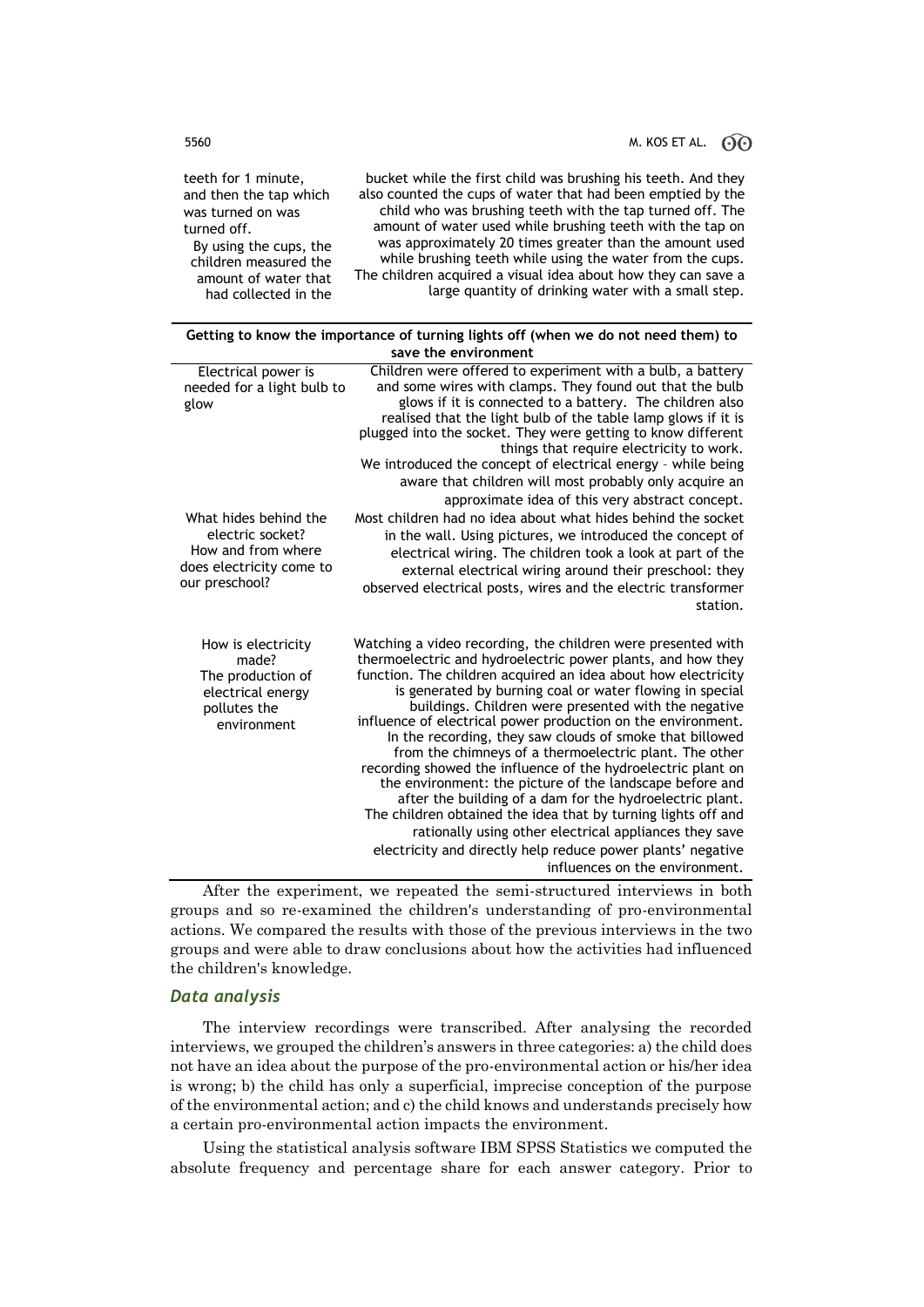conducting the experiment, we examined the differences in answer category frequencies for the control and experimental groups by applying the MannWhitney test. After the conducted experiment, we examined the differences in answer category frequencies for both groups separately by applying the Wilcoxon signed-rank test (Field, 2013). Cohen's *r* was calculated as a measure of effect size (Coolican, 2009).

### **Results**

Before the activities were performed (before the experiment), the MannWhitney test showed no statistically significant differences between the control and experimental groups with respect to knowledge of how each proenvironmental action affects the environment. The effect sizes were also very small  $(r \leq 0.1)$ . The two groups were thus equal in their initial knowledge and understanding of the pro-environmental actions (Table 2).

|  |                       |  |  |  |  | Table 2. Results of the Mann-Whitney test between the control and experimental groups |  |
|--|-----------------------|--|--|--|--|---------------------------------------------------------------------------------------|--|
|  | before the experiment |  |  |  |  |                                                                                       |  |

| Pro-environmental action             |          | р     |       |
|--------------------------------------|----------|-------|-------|
| Reduced use of passenger car         | 0.000    | 1.000 | 0.000 |
| Saving water                         | 0.000    | 1.000 | 0.000 |
| Saving electricity                   | $-0.052$ | 0.959 | 0.008 |
| Separate collection of waste paper   | $-0.065$ | 0.948 | 0.010 |
| Separate collection of waste plastic | 0.000    | 1.000 | 0.000 |
| bottles                              |          |       |       |
| Separate collection of glass         | $-0.533$ | 0.594 | 0.084 |
| Separate collection of organic waste | 0.000    | 1.000 | 0.000 |

**Children's ideas about the effect of the pro-environmental action on the environment: walk/cycling/using public transport instead of driving by car, turning lights off (rational use of electricity), turning the tap off (rational use of water)** 

Initial understanding of the importance of the listed pro-environmental behaviours for the environment was very poor among the children of both groups. A large majority of children did not even have an approximate idea of the importance of these particular pro-environmental behaviours (Table 3-5). Some said they did not know the answer, while others only gave a description of individual pro-environmental behaviours instead of giving an answer, while many, instead of giving the correct answer, provided answers indicating they carry out pro-environmental behaviours, because it is socially desirable. For example: we turn the light off because our parents or the teacher tell us to, or because it is the right thing to do.

In the experimental group, the children became acquainted with the meaning of these pro-environmental behaviours through different activities (walk/cycling/using public transport instead of driving by car, turning lights or the tap off). Tables 3, 4, 5 and 6 show that the environmental understanding of these behaviours had substantially improved. The large majority of children had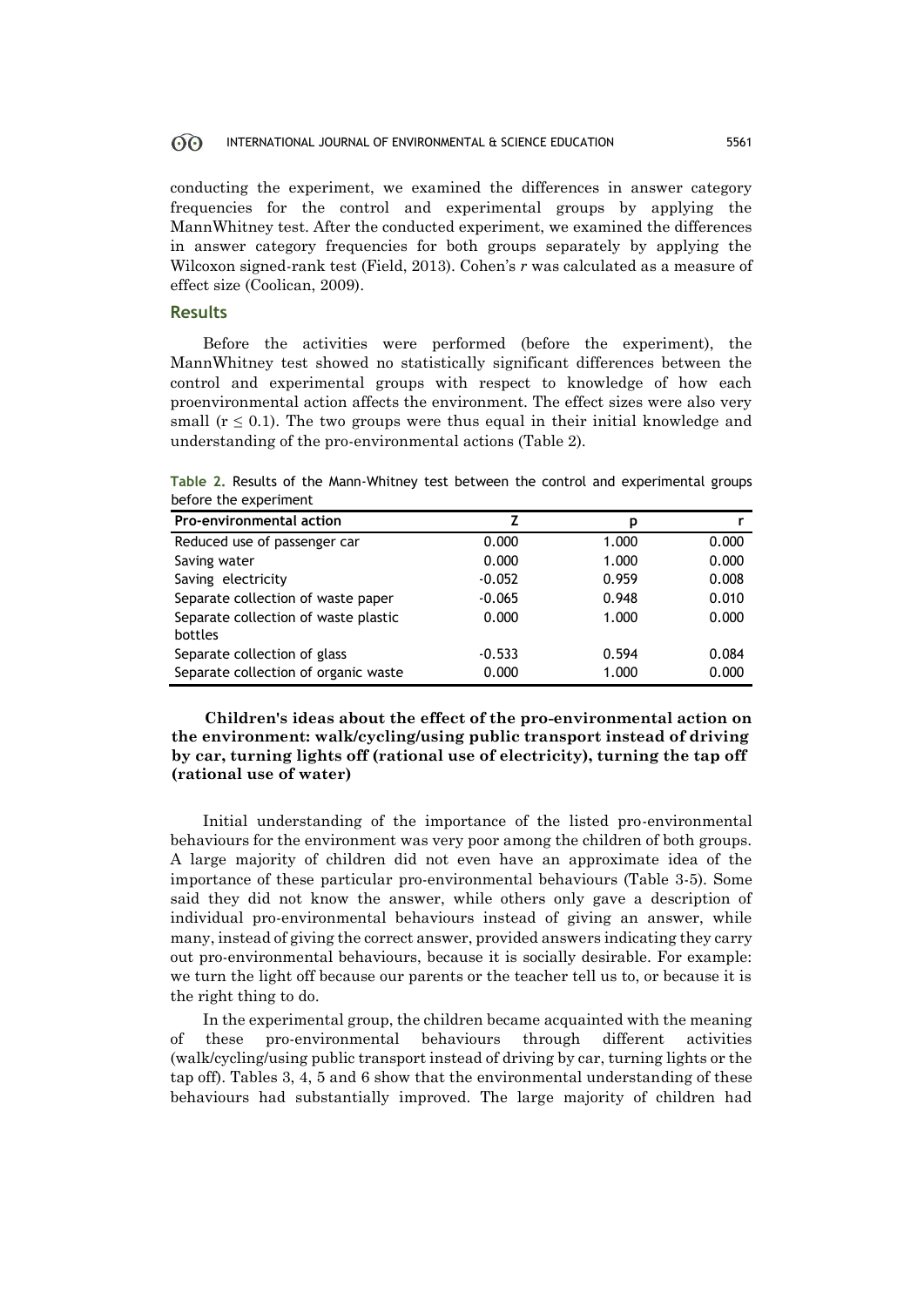acquired at least a superficial idea of the meaning of the studied proenvironmental behaviours, and only very rarely did a child remain without an idea or with a wrong idea following the activities.

In the control group, knowledge concerning the meaning of proenvironmental behaviour also remained very poor in the final interviews. The large majority of children had no idea about the importance of the studied proenvironmental behaviours or they were incorrect (Table 3-6).

**Table 3.** The structure of answers to the question "How do you save the environment when you walk/ride bicycle/use public transport instead going by car?" before and after the practical activities for the control and experimental groups

|                                   |      |        | Control group |        | <b>Experimental group</b> |
|-----------------------------------|------|--------|---------------|--------|---------------------------|
| <b>Answers</b>                    |      | before | after         | before | after                     |
| No or wrong idea                  | f    | 17     | 18            | 17     | 0                         |
|                                   | $\%$ | 85.0%  | 90.0%         | 85.0%  | 0.0%                      |
| Superficial, imprecise conception | f    | 3      | 2             | 3      | 2                         |
|                                   | $\%$ | 15.0%  | 10.0%         | 15.0%  | 10.0%                     |
| Correct, precise conception       | f    | 0      | 0             | 0      | 18                        |
|                                   | %    | 0.0%   | 0.0%          | 0.0%   | 90.0%                     |
| Total                             | f    | 20     | 20            | 20     | 20                        |
|                                   | %    | 100.0% | 100.0%        | 100.0% | 100.0%                    |

**Table 4.** The structure of answers to the question "How do you save the environment when you turn the tap off while brushing your teeth?" before and after the practical activities for the control and experimental groups

|                                   |   |        | Control group | <b>Experimental group</b> |        |  |
|-----------------------------------|---|--------|---------------|---------------------------|--------|--|
| <b>Answers</b>                    |   | before | after         | before                    | after  |  |
| No or wrong idea                  | f | 18     | 20            | 18                        |        |  |
|                                   | % | 90.0%  | 100.0%        | 90.0%                     | 5.0%   |  |
| Superficial, imprecise conception | f | 2      | 0             | $\overline{2}$            | 0      |  |
|                                   | % | 10.0%  | 0.0%          | 10.0%                     | 0.0%   |  |
| Correct, precise conception       | f | 0      | 0             | 0                         | 19     |  |
|                                   | % | 0.0%   | 0.0%          | 0.0%                      | 95.0%  |  |
| Total                             | f | 20     | 20            | 20                        | 20     |  |
|                                   | % | 100.0% | 100.0%        | 100.0%                    | 100.0% |  |

**Table 5.** The structure of answers to the question "How do you save the environment when you turn the light off when you do not need it?" before and after the practical activities for the control and experimental groups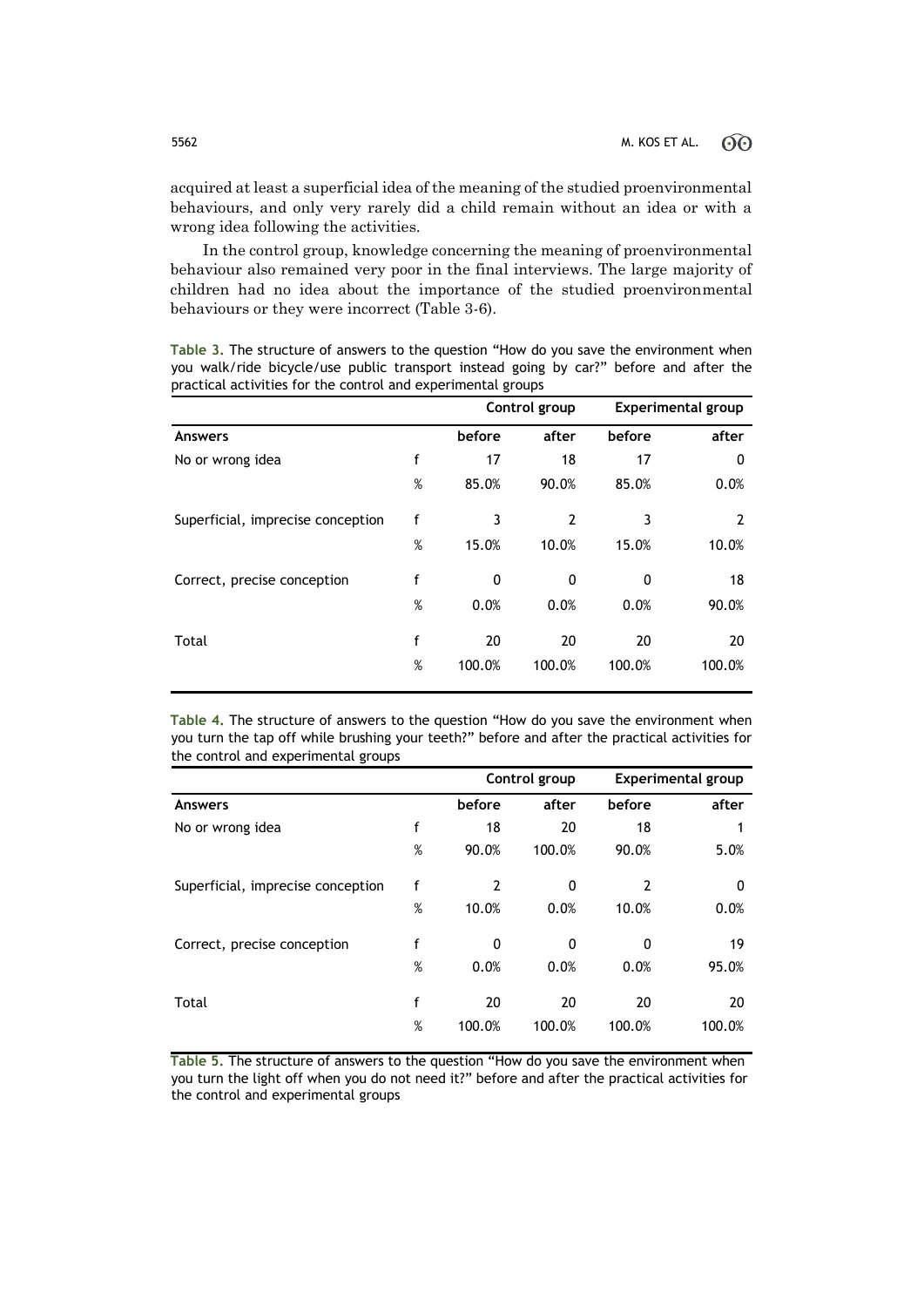|                                   |   |               | Control group |        | <b>Experimental group</b> |  |
|-----------------------------------|---|---------------|---------------|--------|---------------------------|--|
| Answers                           |   | <b>Before</b> | after         | before | after                     |  |
| No or wrong idea                  | f | 18            | 20            | 18     |                           |  |
|                                   | % | 90.0%         | 100.0%        | 90.0%  | 5.0%                      |  |
| Superficial, imprecise conception | f |               | 0             | 2      | 7                         |  |
|                                   | % | 5.0%          | 0.0%          | 10.0%  | 35.0%                     |  |
| Correct, precise conception       | f | 1             | 0             | 0      | 12                        |  |
|                                   | % | 5.0%          | 0.0%          | 0.0%   | 60.0%                     |  |
| Total                             | f | 20            | 20            | 20     | 20                        |  |
|                                   | % | 100.0%        | 100.0%        | 100.0% | 100.0%                    |  |
|                                   |   |               |               |        |                           |  |

The Wilcoxon signed-rank test for the control group showed no statistically significant differences in knowledge and understanding of the pro-environmental actions, as noted before and after the experiment. The effect sizes were also very small (Table 6).

On the other hand, the Wilcoxon signed-rank test for the experimental group did reveal statistically significant differences in the children's knowledge of how each pro-environmental action affects the environment, as noted before and after the experiment. The effect sizes were large  $(r \geq 0.5)$ . The practical activities had thus substantially enhanced the children's knowledge of the pro-environmental actions (Table 6).

|                                    |          | Control group |       | Experimental group |       |       |  |
|------------------------------------|----------|---------------|-------|--------------------|-------|-------|--|
| <b>Pro-environmental</b><br>action |          | p             |       |                    | р     |       |  |
| Reduced use of<br>passenger car    | $-0.447$ | 0.655         | 0.071 | $-4.134$           | 0.000 | 0.654 |  |
| Saving water                       | $-1.414$ | 0.157         | 0.224 | $-4.185$           | 0.000 | 0.662 |  |
| Saving electricity                 | $-1.342$ | 0.180         | 0.212 | $-3.938$           | 0.000 | 0.623 |  |

**Table 6.** Results of the Wilcoxon signed-rank tests for the control and experimental groups after the experiment

Here are some examples of children's wrong initial ideas about this group of pro-environmental actions:

When I brush my teeth I turn the tap off so that there isn't a flood. (C 31)

I turn off the tap because...because dad says we need to save. Because it is expensive. (C 35)

Walking or riding a bike is better than going by car because with a car you can run over an animal or a snail or grass. (C 32)

If you go by bicycle, then the car does not use your petrol. (C 12)

It is good for your muscles if you walk or ride a bike. (C 17)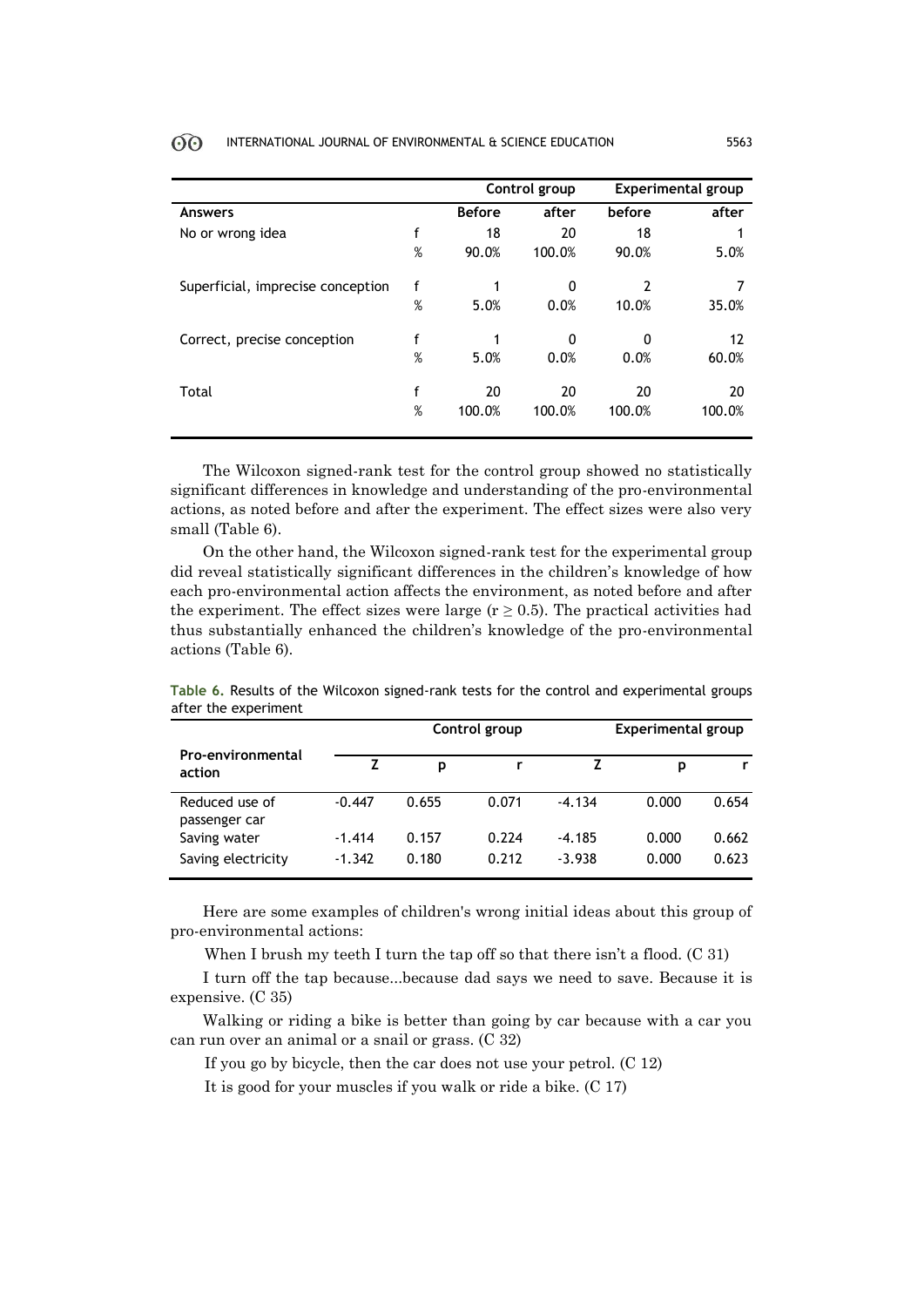I don't know why it is good for nature when I turn the light off. I do it because mummy always turns the light off. And my sisters, too. (C 32)

If you don't turn the light off, the bulb breaks. (C 30)

A majority of the children from the experimental group acquired a correct and precise conception of the studied pro-environmental actions, as can be seen from the examples below:

I turn the tap off because then I don't use too much water. And then it doesn't fall short where the water reservoir is, and in the stream underground that goes there. (C 16)

Everything will be cleaner if we go by bike or walk. Because smoke comes out from cars and the air is dirty and then we breathe it. And the plants are dirty. (C 2)

If the light is on too much, there is too much smoke from the plant where they make electricity. And we breathe this, and nature does. (C 15)

I turn the light off to save electricity. So we use less electricity. If we used more electricity, more smoke would come from the plant and the air would be dirty.  $(C<sub>4</sub>)$ 

Some of the children's answers were classified in the category of superficial, imprecise conceptions. While they indicated a weak connection between the child's idea and their pro-environmental behaviour, they showed the absence of a more concrete idea about this connection. Two examples of such answers are:

If you do not turn the tap off when you are brushing your teeth, the water can run out. (After being asked additional questions, the child answered that it also runs short in the stream that flows in the tap.) (C 2)

If you leave the light on for too long, you use too much electricity. Then a lot of smoke comes from the chimney. (When asked additional questions, the child could not tell any more about how electricity and the smoke are connected, and from which chimney the smoke comes). (C 10).

### **Children's ideas about the effect of the pro-environmental action on the environment: separate collection of waste paper, plastic bottles and tin cans, glass and organic waste**

The initial interviews regarding the importance of these actions brought similar results as the initial interviews about the importance of the proenvironmental actions of reduced use of passenger cars and rational use of water and electricity. A large majority of children, in both the control and experimental groups, did not know the connection between the environmental action and its effect on the environment. Instead of providing an answer to the question of how they protect the environment by separating waste, most often the children gave reasons for why they do this. Their answers reveal that many do this because it is socially desirable. Only exceptionally did children have correct and precise ideas about the importance of the separate collection of waste (Table 6-10).

Since the pro-environmental actions of separate waste collection were not included in the contents of the activities that were carried out, it would be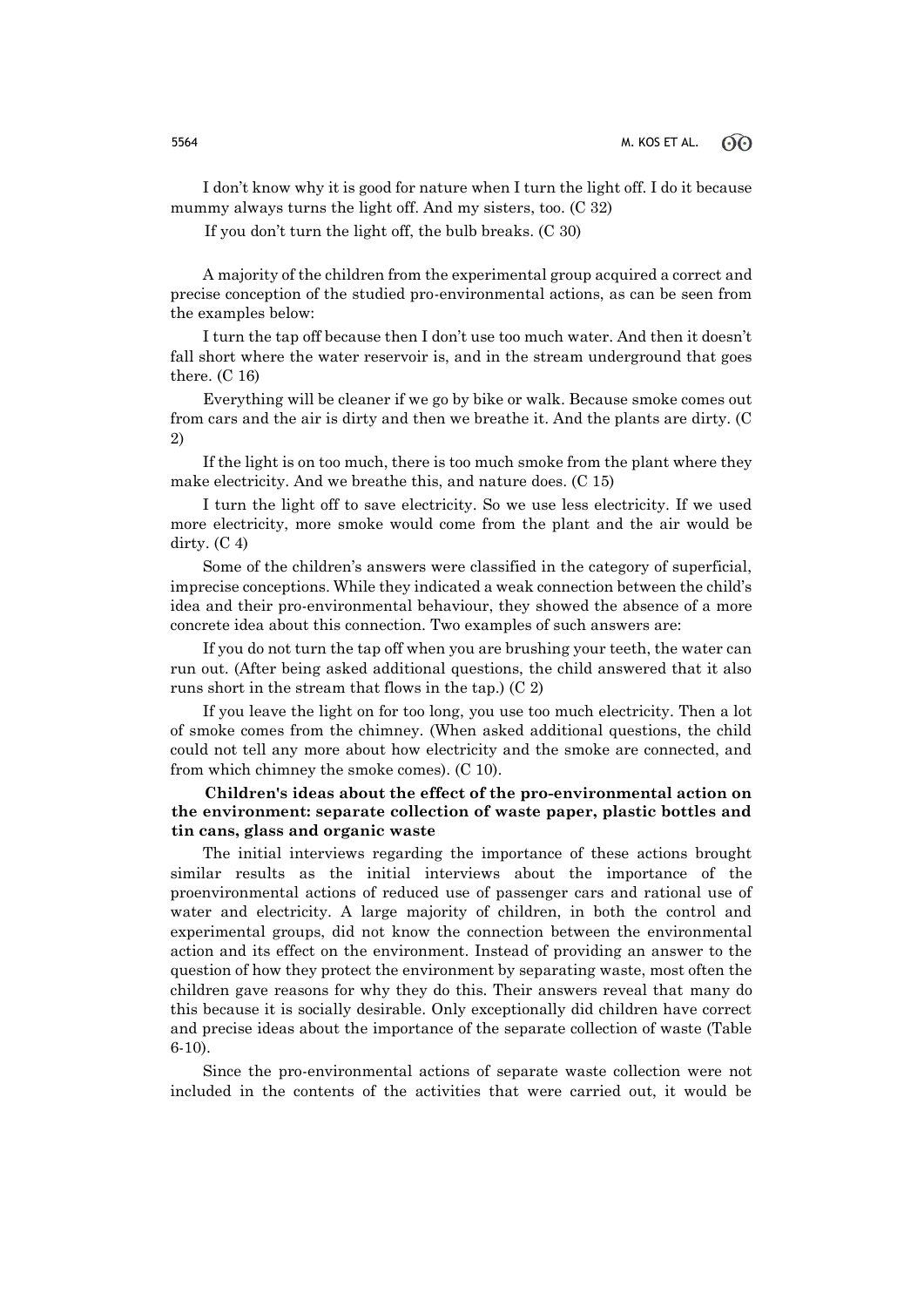expected that the experimental and control groups would not differentiate from each another in their final results. After the activities were conducted, the knowledge of the experimental group about the meaning of separate waste collection was improved, but the progress was much smaller than the progress related to the behaviours whose meaning the children came to know through the activity and with direct experience. Only rarely were precise ideas acquired about the meaning of these behaviours, while the share of children with superficial ideas increased (Table 6-11).

The results of the final interviews in the control group were not essentially different from the results in their initial interviews. Their knowledge about the environmental meaning of separate waste collection remained poor. The large majority of children had no idea about this or their ideas were wrong (Table 6-11).

**Table 7.** The structure of answers to the question "How do you save the environment when you separately collect waste paper?" before and after the practical activities for the control and experimental groups

|                                   |   |        | Control group |          | <b>Experimental group</b> |
|-----------------------------------|---|--------|---------------|----------|---------------------------|
| <b>Answers</b>                    |   | before | after         | before   | after                     |
| No or wrong idea                  | f | 17     | 19            | 17       | 12                        |
|                                   | % | 85.0%  | 95.0%         | 85.0%    | 60.0%                     |
| Superficial, imprecise conception | f | 2      |               | 3        | 5                         |
|                                   | % | 10.0%  | 5.0%          | 15.0%    | 25.0%                     |
| Correct, precise conception       | f |        | 0             | $\Omega$ | 3                         |
|                                   | % | 5.0%   | 0.0%          | 0.0%     | 15.0%                     |
| Total                             | f | 20     | 20            | 20       | 20                        |
|                                   | % | 100.0% | 100.0%        | 100.0%   | 100.0%                    |

**Table 8.** The structure of answers to the question "How do you save the environment when you separately collect waste plastic bottles and tin cans?" before and after the practical activities for the control and experimental groups

|                                   |   | Control group |        | <b>Experimental group</b> |       |
|-----------------------------------|---|---------------|--------|---------------------------|-------|
| <b>Answers</b>                    |   | before        | after  | before                    | after |
| No or wrong idea                  | f | 20            | 20     | 20                        | 15    |
|                                   | % | 100.0%        | 100.0% | 100.0%                    | 75.0% |
| Superficial, imprecise conception |   | 0             | 0      | 0                         | 4     |
|                                   | % | 0.0%          | 0.0%   | 0.0%                      | 20.0% |
| Correct, precise conception       | f | 0             | 0      | 0                         |       |
|                                   | % | 0.0%          | 0.0%   | 0.0%                      | 5.0%  |
| Total                             |   | 20            | 20     | 20                        | 20    |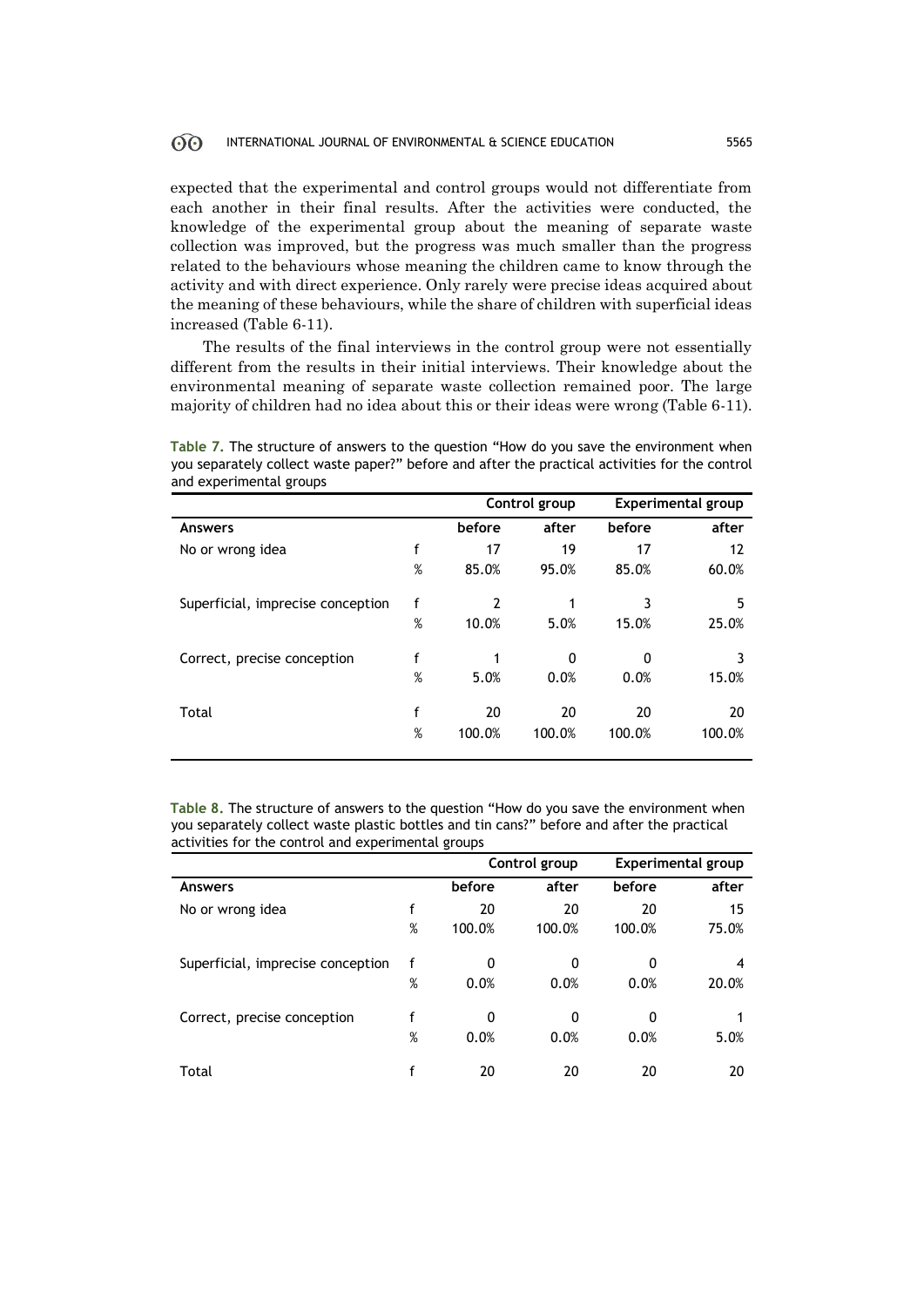5566 M. KOS ET AL. 60

| 100.0% | 100.0% | 100.0% | 100.0% |
|--------|--------|--------|--------|
|        |        |        |        |

**Table 9.** The structure of answers to the question "How do you save the environment when you separately collect waste glass?" before and after the practical activities for the control and experimental groups

|                                   |   | Control group |        | <b>Experimental group</b> |        |
|-----------------------------------|---|---------------|--------|---------------------------|--------|
| <b>Answers</b>                    |   | before        | after  | before                    | after  |
| No or wrong idea                  | f | 19            | 20     | 18                        | 13     |
|                                   | % | 95.0%         | 100.0% | 90.0%                     | 65.0%  |
| Superficial, imprecise conception | f | 0             | 0      | $\overline{2}$            | 6      |
|                                   | % | 0.0%          | 0.0%   | 10.0%                     | 30.0%  |
| Correct, precise conception       | f | 1             | 0      | 0                         |        |
|                                   | % | 5.0%          | 0.0%   | 0.0%                      | 5.0%   |
| Total                             | f | 20            | 20     | 20                        | 20     |
|                                   | % | 100.0%        | 100.0% | 100.0%                    | 100.0% |

**Table 10.** The structure of answers to the question "How do you save the environment when you separately collect organic waste?" before and after the practical activities for the control and experimental groups

|                                   |   | Control group |          | <b>Experimental group</b> |        |
|-----------------------------------|---|---------------|----------|---------------------------|--------|
| <b>Answers</b>                    |   | before        | after    | before                    | after  |
| No or wrong idea                  | f | 19            | 19       | 20                        | 15     |
|                                   | % | 95.0%         | 95.0%    | 100.0%                    | 75.0%  |
| Superficial, imprecise conception | f | 0             | $\Omega$ | $\Omega$                  | 5      |
|                                   | % | 0.0%          | 0.0%     | 0.0%                      | 25.0%  |
| Correct, precise conception       | f | 1             |          | $\Omega$                  | 0      |
|                                   | % | 5.0%          | 5.0%     | 0.0%                      | 0.0%   |
| Total                             | f | 20            | 20       | 20                        | 20     |
|                                   | % | 100.0%        | 100.0%   | 100.0%                    | 100.0% |

The Wilcoxon signed-rank test for the control group showed no statistically significant differences in the knowledge and understanding of the proenvironmental actions of separate waste collection, as noted before and after the experiment. The effect sizes were also very small (Table 11).

The Wilcoxon signed-rank test for the experimental group did reveal statistically significant differences in the children's knowledge of how each proenvironmental action affects the environment, as noted before and after the experiment. The effect sizes were medium ( $r \ge 0.3$ ). The project activities had an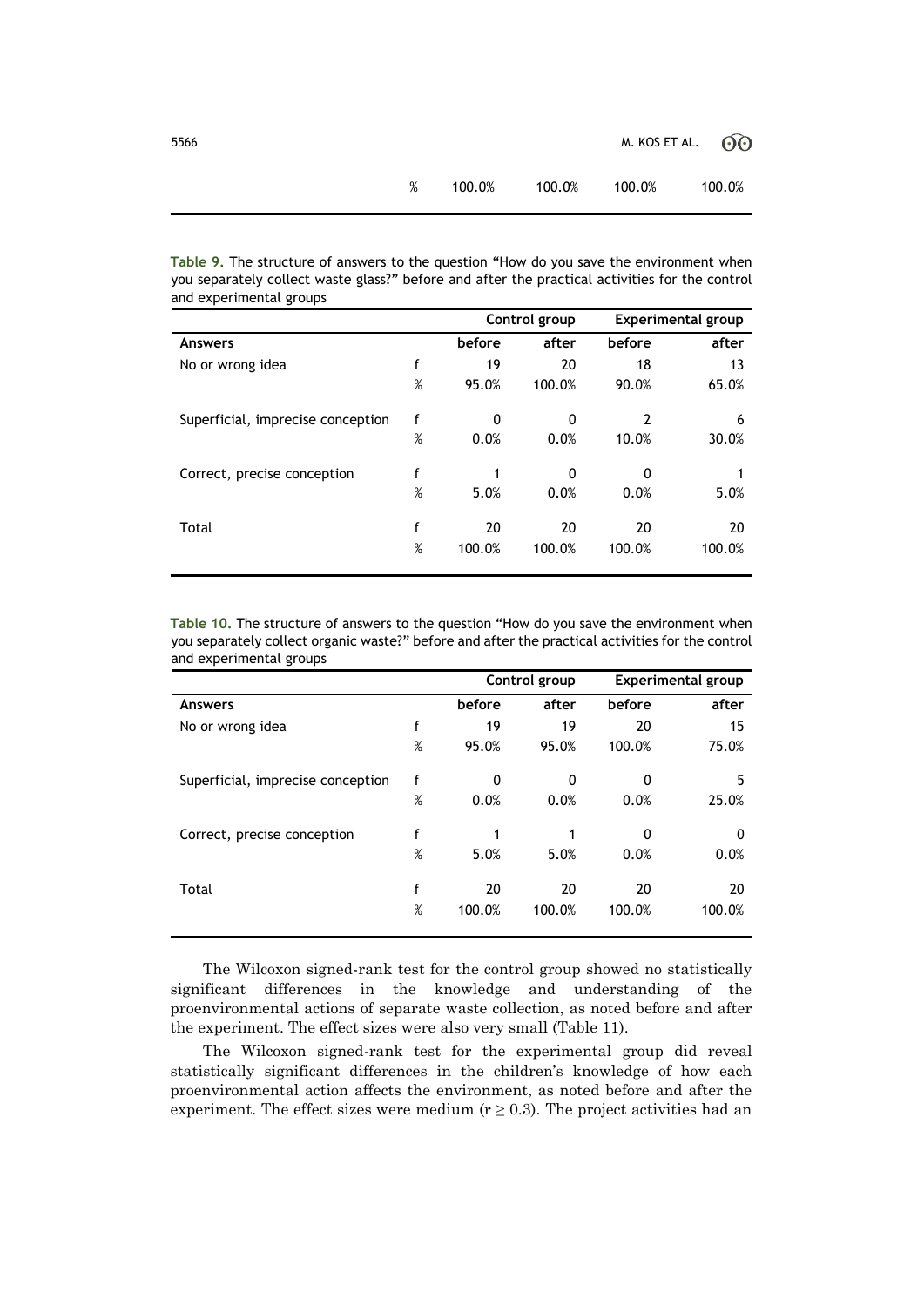effect on the children's knowledge and understanding of this group of proenvironmental actions (Table 11).

|                                                    | Control group |       |       | <b>Experimental group</b> |       |       |  |
|----------------------------------------------------|---------------|-------|-------|---------------------------|-------|-------|--|
| Pro-environmental<br>action                        | Z             | p     | r     | z                         | p     |       |  |
| Separate collection<br>of waste paper              | $-1.342$      | 0.180 | 0.212 | $-1.903$                  | 0.029 | 0.301 |  |
| Separate collection<br>of waste plastic<br>bottles | 0.000         | 1.000 | 0.000 | $-2.121$                  | 0.017 | 0.335 |  |
| Separate collection<br>of waste glass              | $-1.000$      | 0.317 | 0.158 | $-1.897$                  | 0.029 | 0.300 |  |
| Separate collection<br>of organic waste            | 0.000         | 1.000 | 0.000 | $-2.236$                  | 0.013 | 0.354 |  |

**Table 11.** Results of the Wilcoxon signed-rank tests of the control and the experimental groups after the experiment

Here are some of the children's responses obtained in the initial interviews. The examples given show the children's answers to the questions they were asked. Some did not give an answer to the question of how they protect the environment with a certain pro-environmental behaviour, and instead gave reasons as to why they do certain pro-environmental behaviours. Their answers indicate numerous erroneous ideas about separate waste collection:

You put paper in a special bin because that's the right thing to do. (C 28)

We put plastic bottles and tin cans in a special bin. Or else policemen come, and you get fined. (C 25)

If you do not put different things separately, the waste collectors have everything mixed up, and they become angry. (C 38)

Glass things are put separately because somebody might get cut if they are put together with other things. (C 31)

Food waste is given in a separate bin because it stinks. (C 8)

Only a small number of children had correct and precise ideas about the proenvironmental actions of this group in the initial and final interviews. Two examples of their answers are:

The bin with plastic bottles is taken to the factory and they make plastic from them and they can make new plastic bottles again. If you throw these on the ground, they pollute there. (C 12)

Things that rot are put separately. My grand-grandma needs that. It rots and she puts it in the garden so that vegetables grow better. (C 31)

That some children only have a superficial idea of the importance of the proenvironmental action of separate waste collection was concluded from their answers in which only a weak connection between their understanding of the proenvironmental action and its effect was perceived. One example of such an answer is: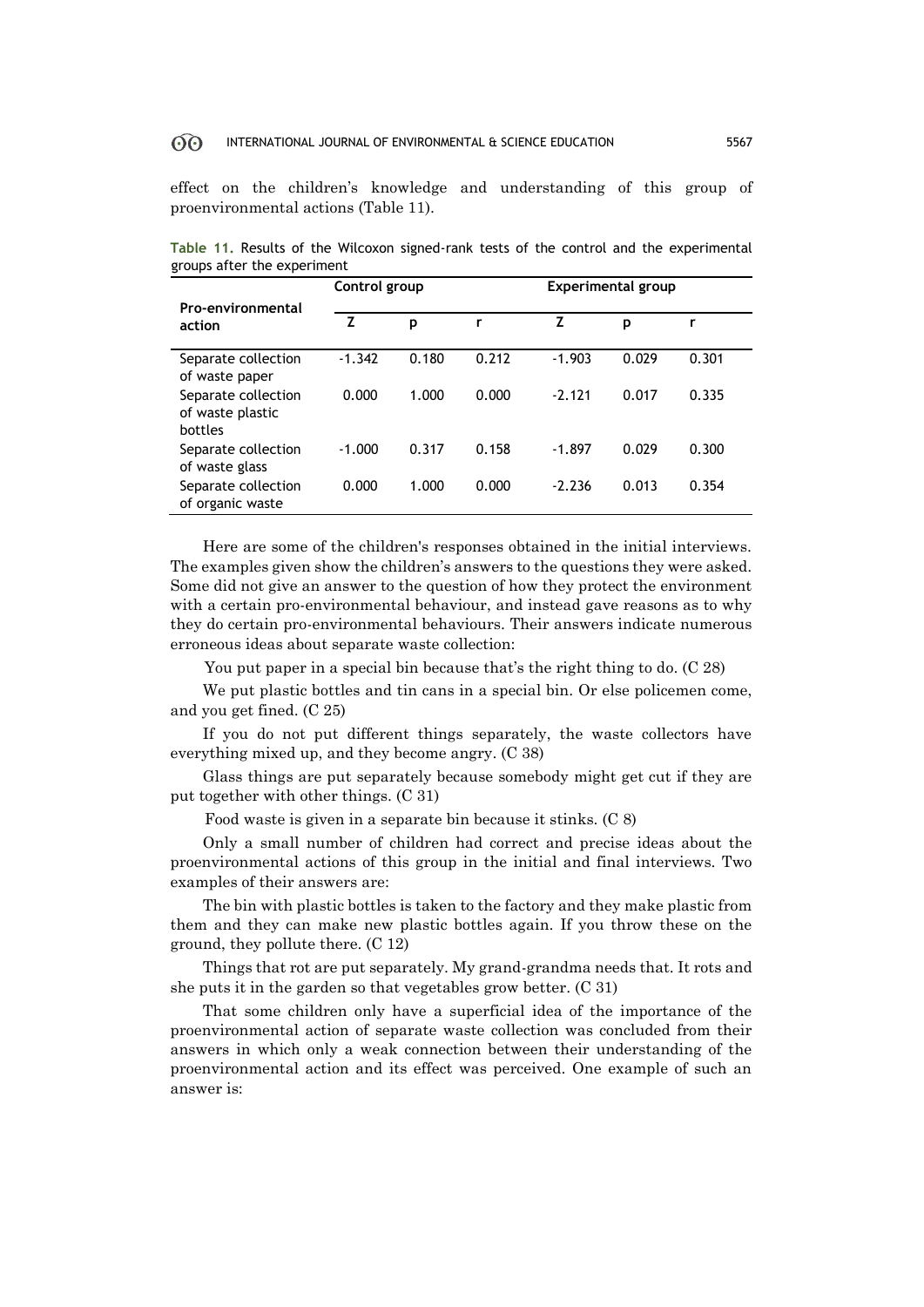We put each waste in a separate bin. So that they can make something else from them in the factory. (When asked additional questions of what and how they can make something from them, it turned out that the child does not have a concrete idea about it.) (C 2)

### **Discussion**

The Our study addresses the area of environmental education in early childhood. This area of education is becoming an increasingly important area in early childhood education (Pearson & Degotardi, 2009; Prince, 2010; Duhn, 2012). The research by Liefländer and Bogner (2014) indicated that the effect of environmental education which aims at enhancing pro-environmental attitudes may be more effective with younger children and may become less effective and more difficult to implement with increasing age. Therefore, it is suggested that environmental education should begin in the very earliest years of life.

Many studies have shown that pro-environmental concern and behaviour are influenced by different factors. Beside childhood experiences, knowledge and education are some of the most important factors (Gifford & Nilsson, 2014). Correct knowledge about environmental issues has been shown to predict behaviour (Levine & Strube, 2012). Knowledge is a often necessary but not a sufficient condition for salutary decision-making (Gifford & Nilsson, 2014; Jensen 2002; Kollmuss & Agyeman, 2002). The importance of education has been shown in many research studies, for example Meyer (2015), Hines, Hungerford, and Tomera (1987), Olli, Grenstad, and Wollebaek (2001), Lozano, Kevany, and Huisingh (2006), Clayton and Myers (2009). In general, individuals with greater education are more concerned about the environment. These facts support the idea that within environmental education during early childhood attention should also be paid to acquiring scientific knowledge about environmental problems.

Our results bring new findings to the investigation of the underlying, nonecocentric reasons for preschool children's views on pro-environmental actions established in previous research by Kahriman-Ozturk et al. (2012). The results do not support the idea, discussed by those authors, that preschool children's egocentrism, characteristic of children in the pre-operational stage, could prevent them from thinking and acting in an ecocentric way. How can a child who has not been given an opportunity to become familiar with how their pro-environmental actions influence the environment have developed ecocentric reasoning? Our results confirm the idea, as stated by Palmer (1995), that the cognitive level of children at ages 5–6 is not an obstacle to knowing and understanding proenvironmental actions.

The question remains of which approaches are most suitable for preschool children, and what is the practice of achieving the aims of environmental education. The results of our study indicate that, in general, preschool children have very poor knowledge and understanding of pro-environmental behaviours. Although these are included in the environmental activities of the preschool through children regularly carrying out pro-environmental actions themselves, they actually do not know the direct effect of their efforts – they do not know the connection between their action and its effect on the environment. In our study, many children who did not know the answer to the question of how they protect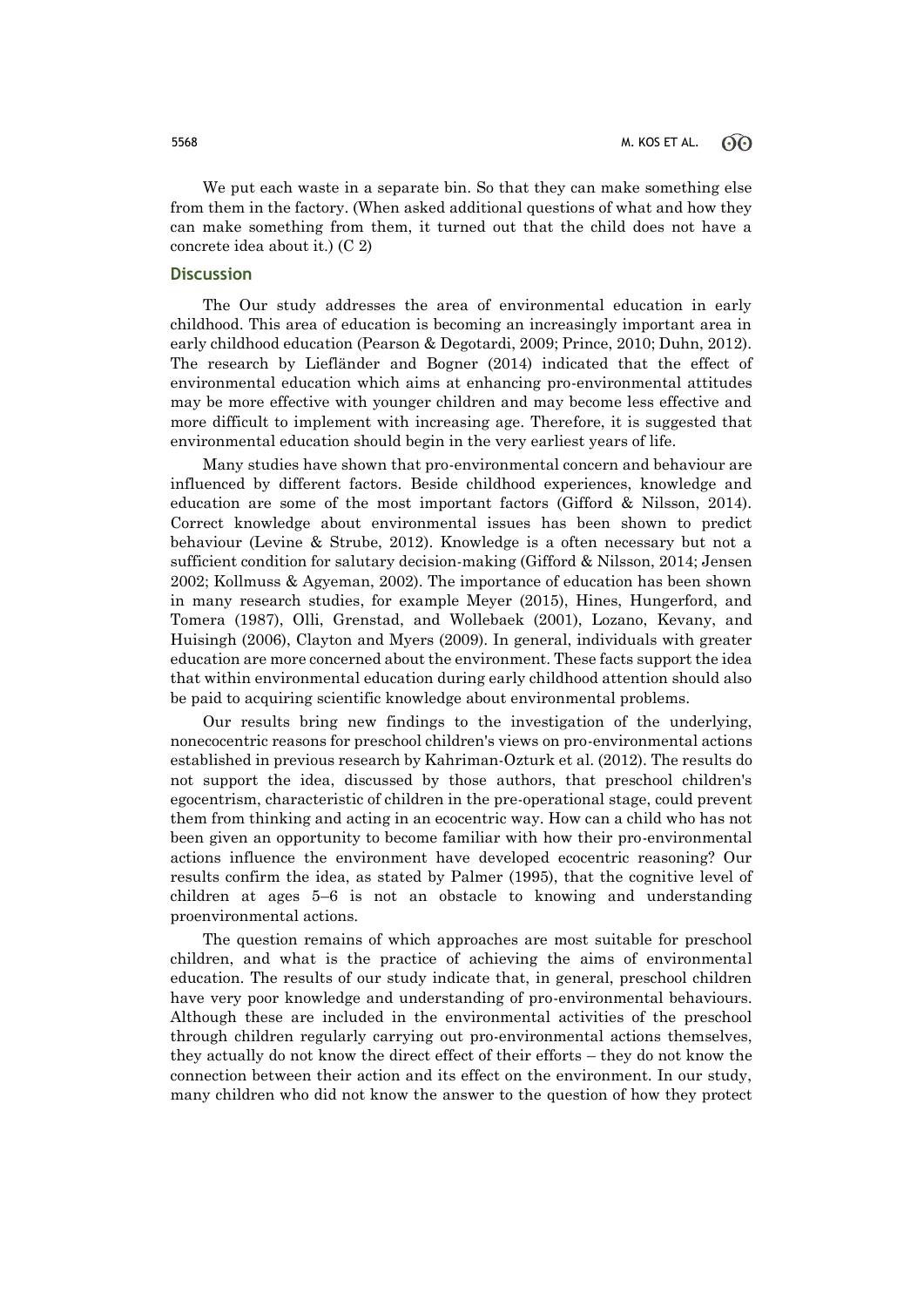the environment with a certain environmental behaviour instead told us they engage in these actions because it is the socially desirable behaviour (because their teacher or parents want it, because it is the right thing to do). This gives the impression that preschool education largely emphasises the carrying out of proenvironmental behaviours but, while doing so, children are not encouraged to think about the direct effects of their behaviours on the environment, nor given opportunities to be able to come to know these effects through their own experience.

The findings of the study show that preschool children are able to understand the scientific background and meaning of different pro-environmental behaviours. This understanding is easier with some actions than with others. For example, children can more easily acquire the idea of why it is important to separately collect some types of waste and recycle them because this can be more easily made familiar to them through concrete experience. The practice of children making new paper from old newspaper or burying different waste and monitoring how it degrades is not rare in preschools. On the other hand, understanding of why they should turn lights off and save electricity requires a large degree of abstract thinking, making it more difficult to find a way to bring it closer to preschool children. As a challenge, we chose this very category of environmental actions in our study. The results show that children aged 5–6 can acquire precise ideas about the importance of pro-environmental actions, even when the connection between their action and its effect on the environment is complex and difficult to grasp, provided the activities are adequately selected, presented and carried out. In our study, a large majority of children obtained an understanding of the importance of saving electricity and water, and reducing the use of passenger cars.

Activities conducted with the children were based on the well-known fact that young children mainly learn through direct experience (Bredekamp & Copple, 2009). Based on these experiences, they construct their own concepts via interaction with the physical and social environment surrounding them (Labinowicz, 2010; Fosnot, 1996). In our study, the significance of direct experience was reflected as progress made in the understanding the experimental group children showed regarding those environmental behaviours they came to know through direct experience. Interestingly, the experimental group children improved their knowledge and understanding to a certain extent also for the environmental actions of separate waste collection. While the progress was less than with the pro-environmental actions the children were getting to know experientially, it was statistically significant. While the number of children with precise and correct conceptions about the meaning of their actions still remains very small, the share of those having superficial conceptions increased. These changes in the experimental group can be explained as the result of the described activities that were conducted which encouraged children to more widely reflect on the meaning of their pro-environmental activities they perform daily.

Adult interaction and support is necessary to bridge the gap between experience and the construction of actual knowledge and understanding in early years (Siraj-Blatchford, 2007; Cutter-MacKenzie & Edwards, 2013). Although the activities that were carried out were largely planned and guided by an adult, their execution was flexible and the children's initiatives were also considered. Children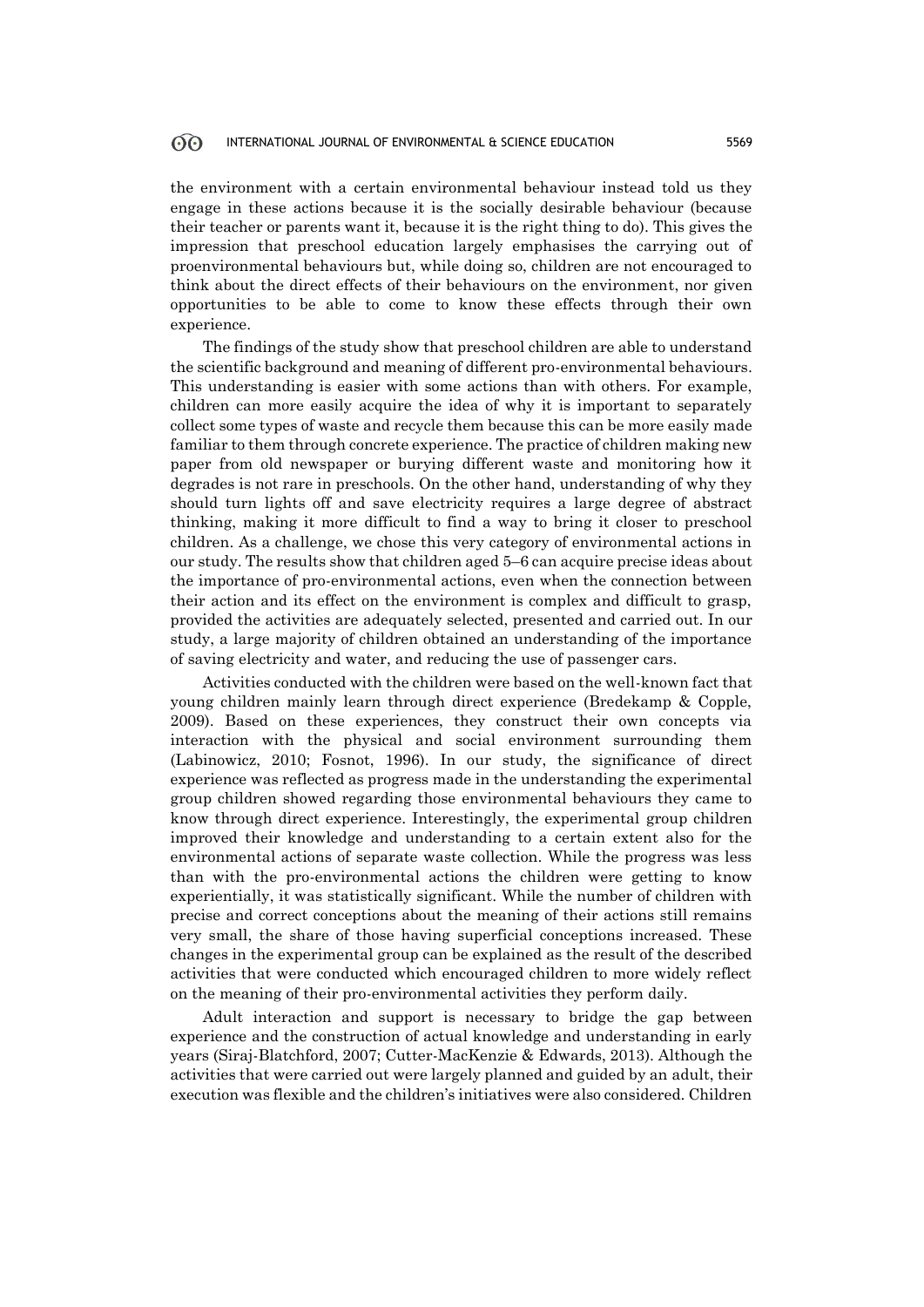connected the acquired knowledge with their own experiences, and were additionally encouraged to think more deeply about their pro-environmental actions while carrying them out.

Learning about sustainability in early childhood education should focus on participation, communication, problem-solving and critical thinking. In new ways of environmental education, children are acknowledged as environmental stakeholders with a right to meaningfully participate in environmental issues (Davis, 2010; Pramling Samuelsson, 2011; Ärlemalm-Hagsér, 2013). An analysis of environmental education practices of Slovenian preschool and primary school teachers revealed that they under-emphasise the meaning of recruiting young children in pro-environmental actions taking place in the school and preschool (Torkar 2014). Based on the results of the present study, we suggest that children should not only be passive receivers of instructions on how to behave proenvironmentally and how to put it into practice. By giving young children frequent opportunities to gain scientific knowledge that will enable them to understand the influences of their own actions on the environment, we can help ensure children play an active role in saving the environment.

### **Conclusions**

In conclusion, this study revealed that preschool children possessed a low initial understanding of the pro-environmental behaviour they regularly practise. This result supports previous findings. Kahriman-Ozturk et al. (2012) discussed how, according to their stage of cognitive development, these children (5- to  $-$ 6years-old) should not be capable of thinking from the perspective of the environment. However, our findings do not support this idea. On the contrary, the results clearly show preschool children's progress in understanding proenvironmental behaviour after having actively performed activities in which they gained background information about different pro-environmental behaviours.

Therefore, we find that even in the preschool period children are able to understand the scientific background and the influence of their environmental behaviours if they are appropriately presented to them. We propose that during preschool period children should not only carry out pro-environmental behaviours, but also be given the opportunity to acquire, within environmental education, experiential knowledge and understanding on how their behaviour influences the environment. This is what gives their actions more sense, and, last but not least, motivation.

### **Disclosure statement**

No potential conflict of interest was reported by the authors.

### **Notes on contributors**

**Marjanca Kos** holds a PhD in science education and now is an associate professor at Faculty of Education, University of Ljubljana, Ljubljana, Slovenia.

**Janez Jerman** holds a PhD in science education and now is an associate professor at Faculty of Education, University of Ljubljana, Ljubljana, Slovenia.

**Urška Anžlovar** holds a PhD in science education and now is an associate professor at Kindergarten Ivančna Gorica, Ljubljana, Slovenia.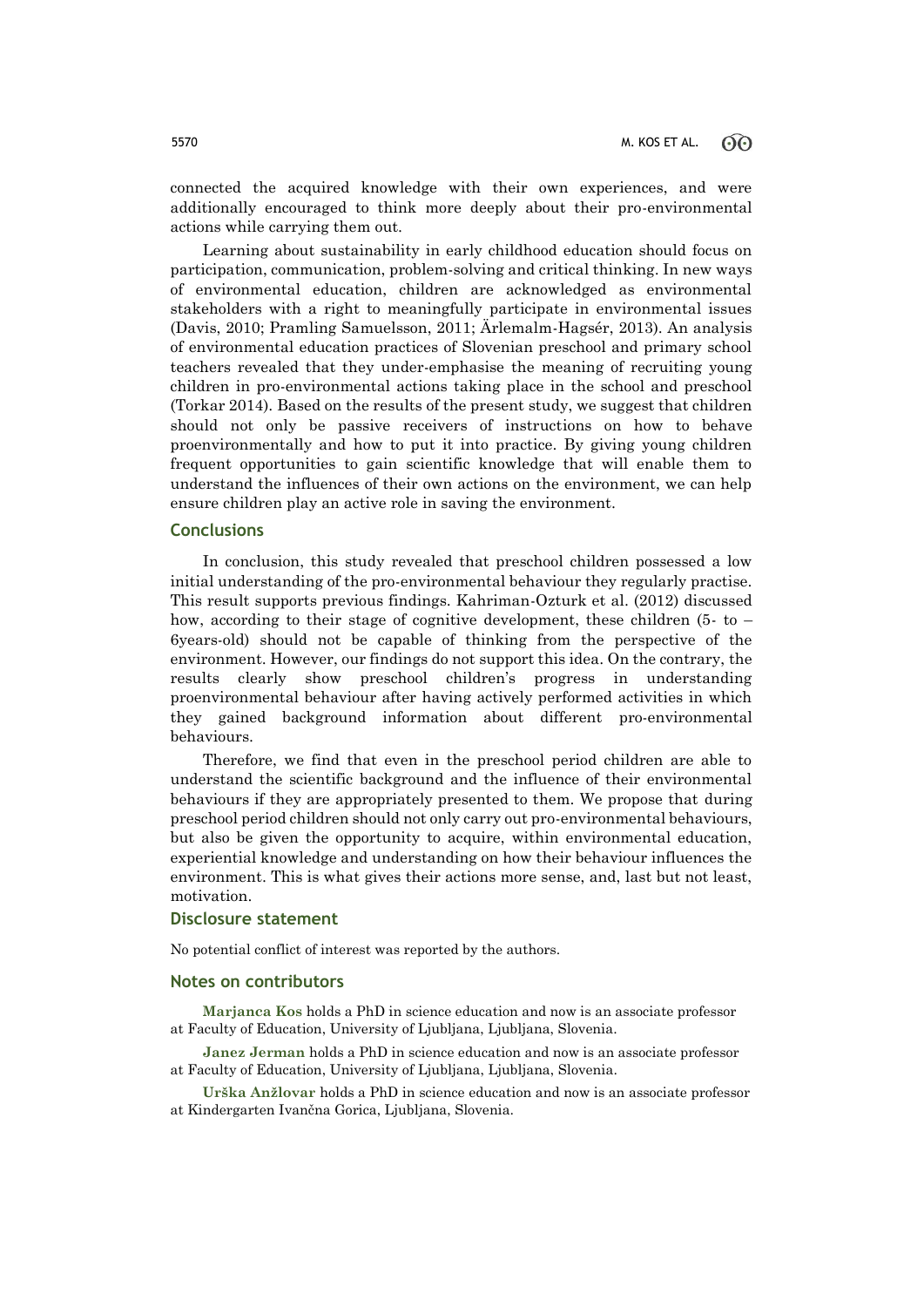**Gregor Torkar** holds a PhD in science education and now is an associate professor at Faculty of Education, University of Ljubljana, Ljubljana, Slovenia.

### **References**

- Ärlemalm-Hagsér, E. (2013). Respect for Nature A prescription for developing environmental awareness in preschool. *CEPS Journal, 3* (1), 25-44.
- Bredekamp, S. & Copple, C. (2009). *Developmentally appropriate practice in early childhood programs serving children from birth to age 8* (3rd ed.)*.* Washington, DC: National Association for the Education of Young Children.
- Coolican, H. (2014). *Research methods and statistics in psychology* (6th ed.)*.* New York: Psychology Press.
- Clayton, S., & Myers, G. (2009). *Conservation Psychology: Understanding and promoting human care for nature.* Chichester: Wiley-Blackwell.
- Cutter-MacKenzie, A. & Edwards, S. (2013). Toward a model for early childhood environmental education: Foregrounding, developing, and connecting knowledge through play-based learning. *The Journal of Environmental Education, 44* (3), 195-213. doi: 10.1080/00958964.2012.751892
- Davis, J. (2010). Revealing the research »hole« of early childhood education for sustainability: A preliminary survey of the literature. *Environmental Education Research, 15* (2), 227-241. doi: 10.1080/13504620802710607
- Duhn, I. (2012). Making "place" for ecological sustainability in early childhood education. *Environmental Education Research, 18* (1), 19-29. doi: 10.1080/13504622.2011.572162
- Field, A. (2013), *Discovering statistics using IBM SPSS statistics* (4th ed.)*.* London: Sage Publications.
- Fosnot, C. (1996). Constructivism: A psychological theory of learning. In C. Fosnot (Ed.) *Constructivism: Theory, Perspectives and Practice,* (pp. 8-33). New York: Teachers College Press.
- Frick, J., Kaiser, F.G. and Wilson, M. (2004). Environmental knowledge and conservation behaviour: Exploring prevalence and structure in a representative sample. *Personality and Individual Differences, 37* (8), 1597-1613. doi: 10.1080/13504620220145401
- Gifford, R. & Nilsson, A. (2014). Personal and social factors that influence pro-environmental concern and behaviour: A review. *International Journal of Psychology, 49* (3), 141-157. doi: 10.1002/ijop.12034
- Grodzińska-Jurczak, M., Stępska, A., Nieszporek, K. & Bryda, G. (2006). Perception of environmental problems among pre-school children in Poland. *International Research in Geographical and Environmental Education, 15* (1), 62-76. doi: 10.2167/irgee187.0
- Hines, J. M., Hungerford, H. R., & Tomera, A. N. (1987). Analysis and synthesis of research on responsible environmental behaviour: A meta-analysis. *Journal of Environmental Education, 18*, 1–8. doi: 10.1080/00958964.1987.9943482
- Jensen, B. B. (2002). Knowledge, action and pro-environmental behaviour. *Environmental Education Research, 8* (3), 325-334. doi: 10.1080/13504620220145474
- Kahriman-Ozturk D., Olgam, R. & Tuncer, G. (2012). A qualitative study of Turkish preschool children's environmental attitudes through ecocentrism and anthropocentrism. *International Journal of Science Education, 34* (4), 629-650. doi: 10.1080/09500693.2011.596228
- Kolmuss, A. & Agyeman, J. (2002). Mind the gap: Why do people act environmentally and what are the barriers to pro-environmental behavior? *Environmental Education Research, 8* (3), 239-260. doi: 10.1080/13504620220145401
- Krnel, D. & Naglič, S. (2010). Okoljska pismenost ali kako uspešne so eko-šole. [Environmental literacy – or how successful are ecoschools]*. Gospodarjenje z okoljem*, *76*, 2-10.
- Labinowicz, E. (2010). *Izvirni Piaget [The Piaget Primer]*. Ljubljana: DZS.
- Levine, D. S. & Strube, M. J. (2012). Environmental attitudes, knowledge, intentions and behaviors among college students. *Journal of Social Psychology, 152*, 308-326. doi: 10.1080/00224545.2011.604363
- Liefländer, A. K. & Bogner, F. X. (2014). The effects of children's age and sex on acquiring proenvironmental attitudes through environmental education. *The Journal of Environmental Education, 45* (2), 105-117. doi: 10.1080/00958964.2013.875511